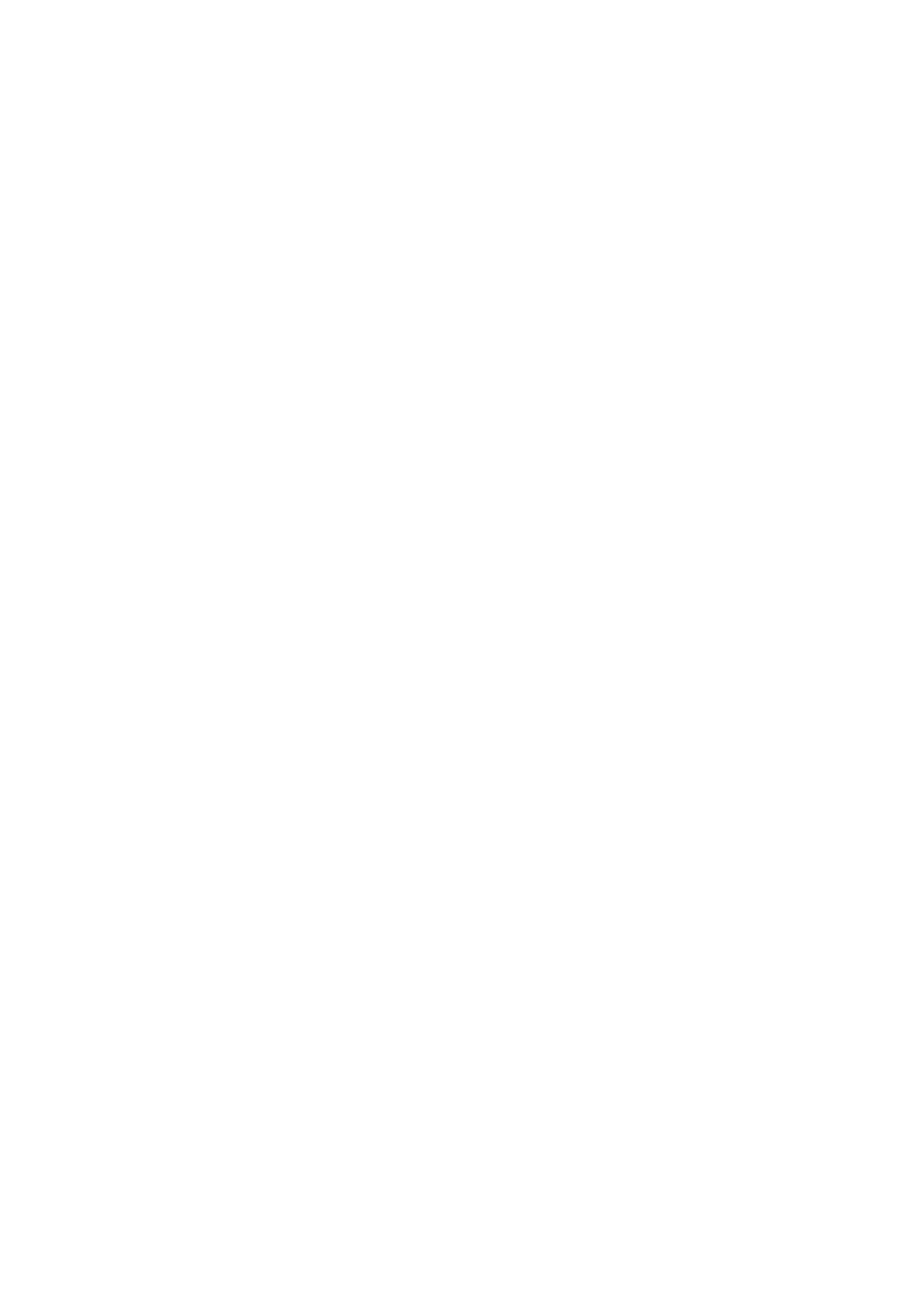**EUROPEAN UNIVERSITY INSTITUTE, FLORENCE MAX WEBER PROGRAMME**

*International Finance and Policy Cooperation: Before and After the 2007-2010 Financial Crisis* 

**SARA KONOE**

EUI Working Paper **MWP** 2010/24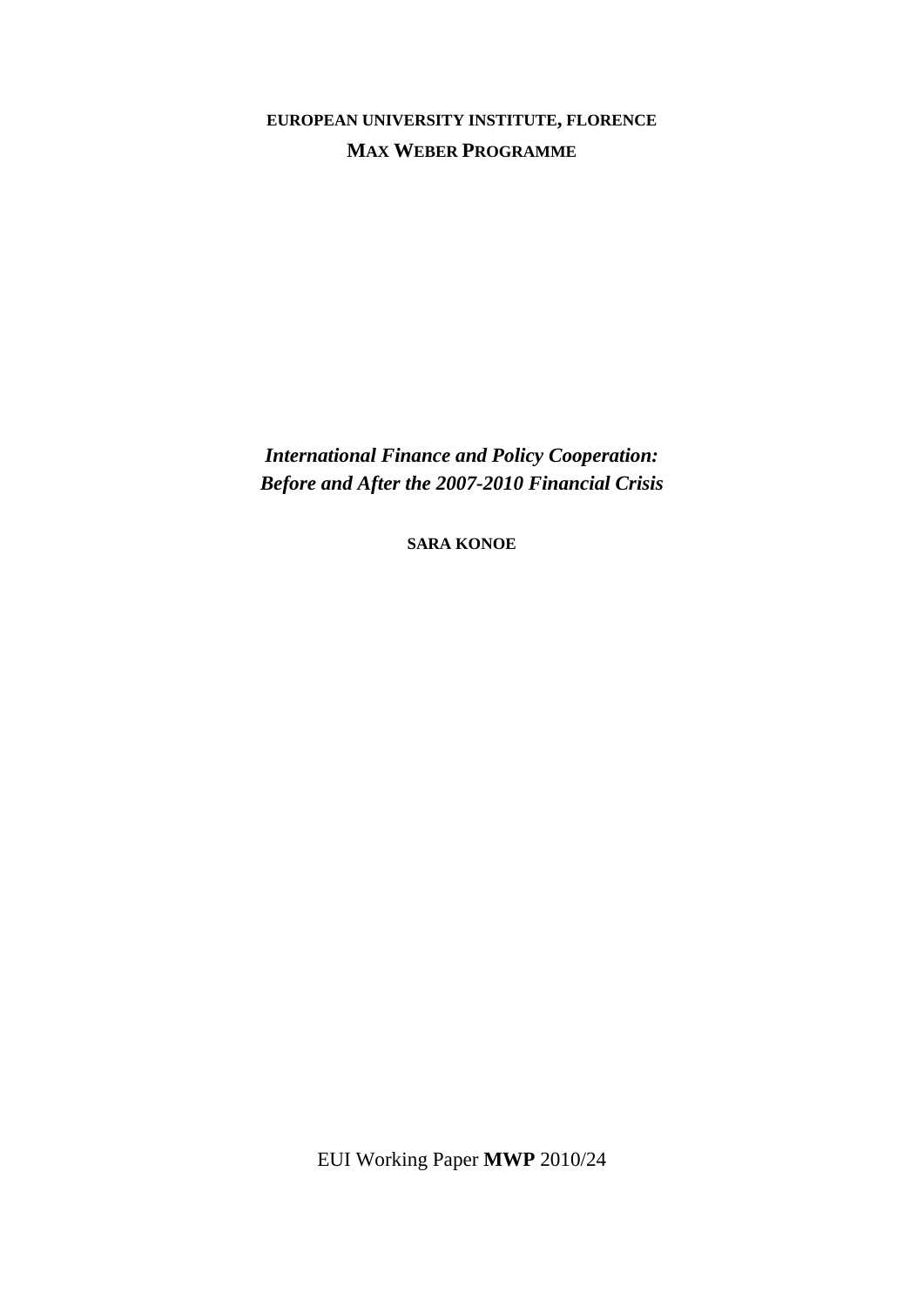This text may be downloaded for personal research purposes only. Any additional reproduction for other purposes, whether in hard copy or electronically, requires the consent of the author(s), editor(s). If cited or quoted, reference should be made to the full name of the author(s), editor(s), the title, the working paper or other series, the year, and the publisher.

ISSN 1830-7728

© 2010 Sara Konoe

Printed in Italy European University Institute Badia Fiesolana I – 50014 San Domenico di Fiesole (FI) Italy Hwww.eui.eu H cadmus.eui.eu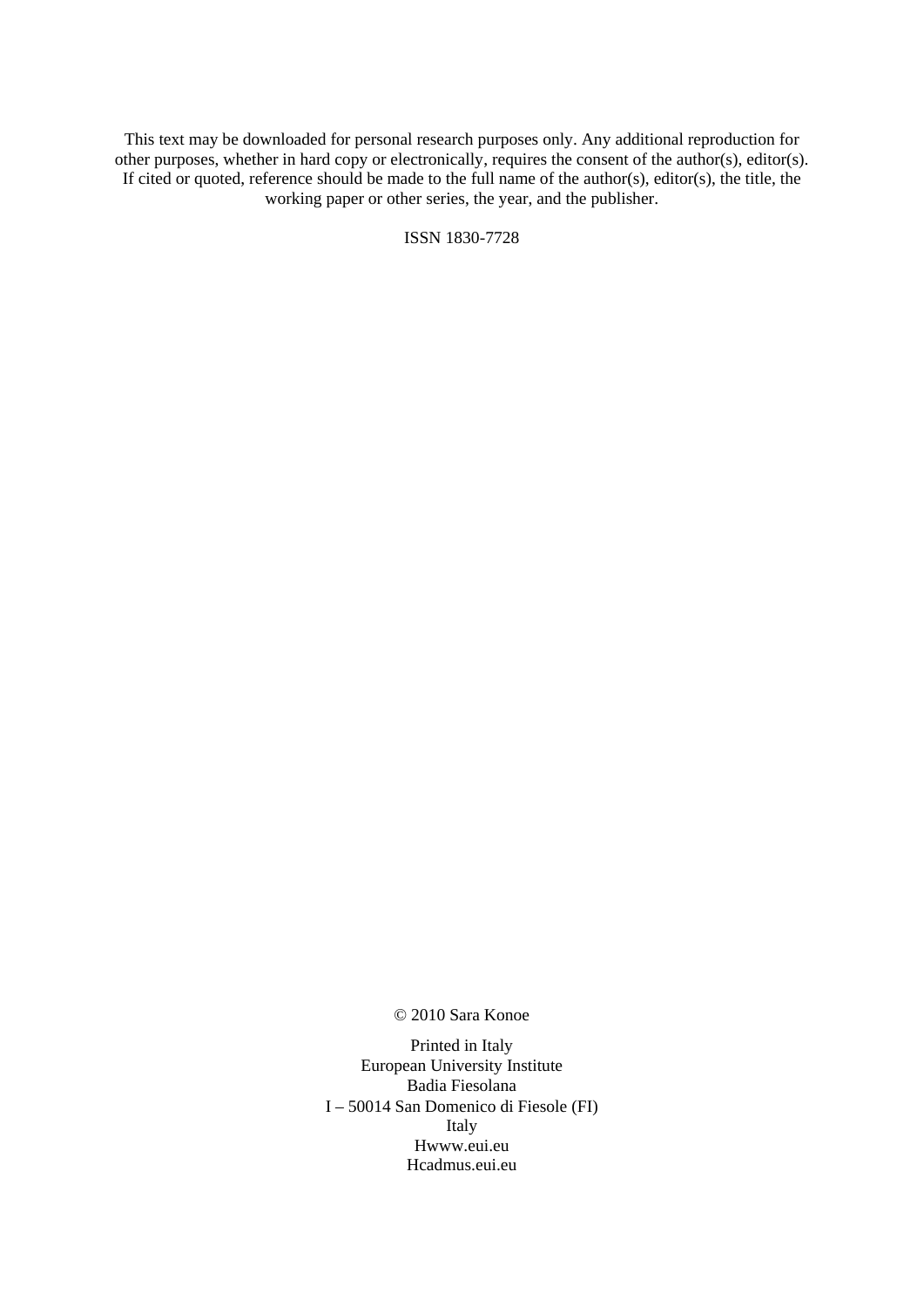# **Abstract**

The purpose of this paper is to assess regional and international policy cooperation in financial regulation from the 1980s to the early 2000s. Despite the development of regulatory and supervisory standards from Basel I to Basel II, a financial crisis severely hit the global economy in 2007-2010. The paper shows how difficult it has been to overcome the collective action problems in international financial regulation, and discusses the regional aspect of financial vulnerability. In particular, the paper investigates the role that an interconnected financial network may have had in contributing to the crisis and stresses the necessity of cross-nationally monitored macro-prudential regulation. Europe's regulatory history and its significant exposure to financial losses stemming from this crisis lead us to question whether regional policy arrangements, which have been more successful in facilitating financial liberalization, are well-suited to develop instruments to effectively monitor increasingly-liberalized financial markets. Discussion includes consideration of the kind of financial institutional architecture that is required at both regional and global levels in order to ensure financial stability.

## **Keywords**

Global Financial Crisis, Regionalism, Financial Markets, Financial Stability, Basel Accords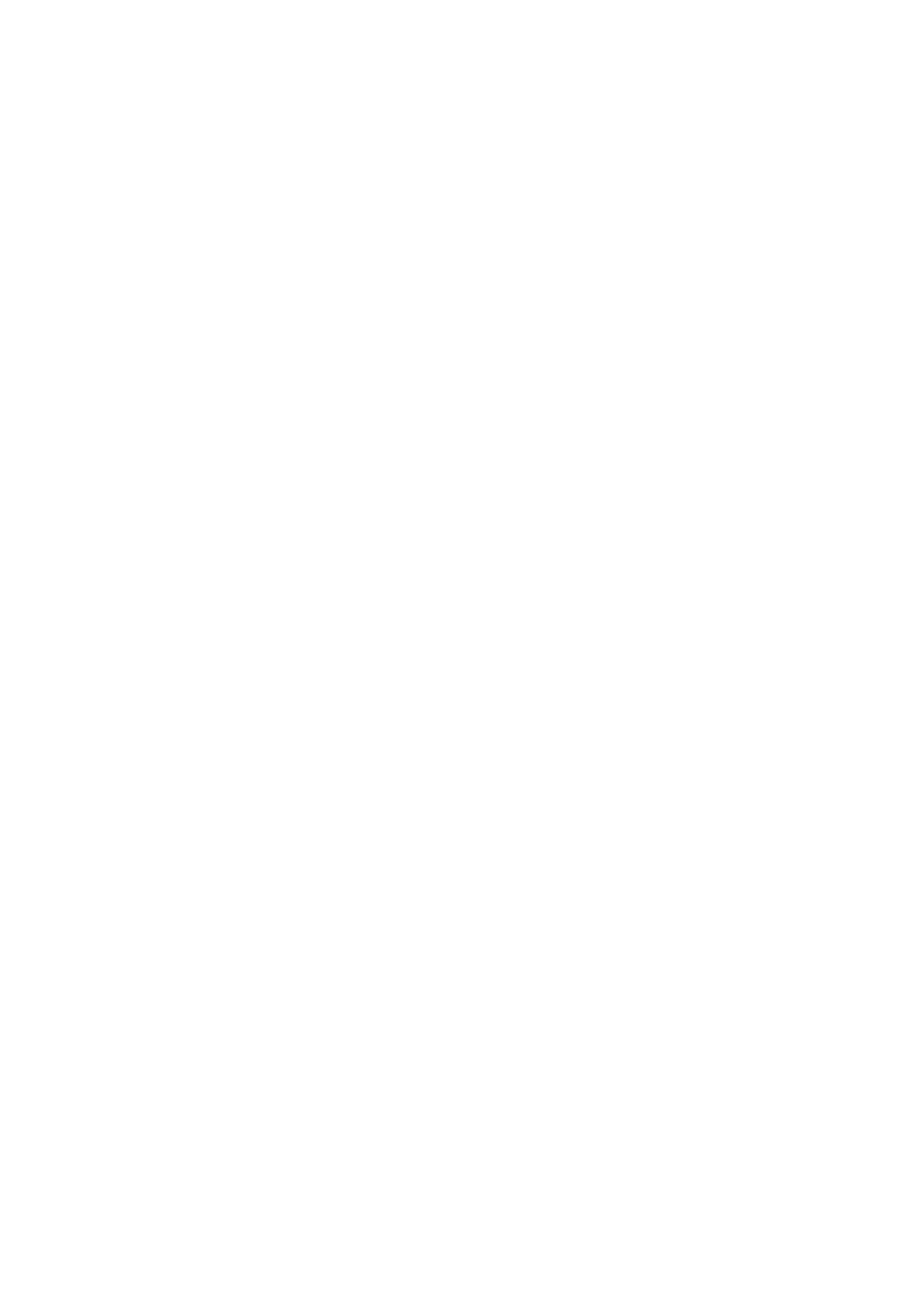#### **1. Introduction**

The purpose of this paper is to assess the successes and failures of regional and international policy cooperation in financial regulation from the 1980s to the early 2000s. Despite the development of regulatory and supervisory standards from Basel I to Basel II, a financial crisis severely hit the global economy in 2007-2010. This paper will describe how difficult it is to achieve collective action across countries, and explain the kind of financial institutional architecture that is required at both regional and global levels in order to ensure financial stability.

After the collapse of the Bretton Woods Systems in the 1970s, global financial integration and technological development drove countries toward financial liberalization. Freer markets achieved through deregulation necessitated greater government involvement through re-regulation in order to ensure financial market stability. Newly-implemented regulations included tighter prudential regulatory standards, such as capital adequacy requirements, investor protection measures, and enhanced risk management schemes.

Regional and international organizations also played a prominent role in this re-regulation process. When ad hoc and temporary policy coordination by the governments of large economies failed to manage financial policies, a series of institutional forums such as the Basel Committee on Banking Supervision (BCBS), the International Organization of Securities Commissions (IOSCO) and the International Accounting Standard Board (IASB) were established, and their roles were enhanced over time. At the European Union (EU) level, due to the Economic and Monetary Union (EMU) and single market policy, the need for collective action was even greater, thus contributing to a larger role of European institutions in determining financial regulation. The EU's rules often preceded international decisions and facilitated the implementation of more stringent standards.

However, the 2007-2010 financial crisis raised questions about the effectiveness of financial supervisory systems and international cooperation in monitoring financial market risk. First, the crisis unveiled the limited ability of Basel II to maintain financial market stability and its fundamental flaws, such as over-reliance on market monitoring, pro-cyclicality and insufficient calculation of market and liquidity risk. Second, the lack of effective international policy coordination in the financial supervisory processes delayed identifying and addressing new global risks which had emerged due to recent financial developments. For example, serious attention had not been paid to risk correlations among different financial institutions spread through the inter-bank and short-term money markets and derivatives markets. Only after the financial crisis hit the world, and regionally- and globallyinterconnected financial networks collapsed, did the increasing importance of the liquidity issues of these markets enter the policy agenda.

The 2007-2010 financial crisis developed as a result of lack of appreciation of the interconnectedness among financial institutions and transactions, and consequent correlations of risks. However, the degree of interconnectedness and the distribution of correlated risk have not been homogeneous across nations: although all countries have suffered badly from reduced demand and prolonged recession, the extent of financial losses in the financial sector has been quite heterogeneous. In particular, it has been the transatlantic region which has been most severely hit by the financial crisis and which has suffered the greatest losses. In addition, if one leaves aside the US (epicenter of the sub-prime mortgage loan crisis), financial losses have been most heavily concentrated in Europe.

By looking at regulatory and institutional failures to ward off the financial crisis, this paper addresses a theoretical question in international political economy: do regional policy networks have the capacity to develop effective instruments to monitor and govern liberalized financial markets? Traditionally, international political economists focused on whether regionalism drives protectionism or facilitates liberalization. If past developments in regional cooperation truly facilitated financial integration and liberalization, then the quality of markets needs to be critically examined. Apparently, widespread transatlantic intra-linkage seems to have made financial markets more volatile rather than mitigating the contagion of financial shocks. This study aims to identify the problems of the existing regional policy frameworks in Europe by examining Europe's regulatory processes and the losses resulting from the financial crisis.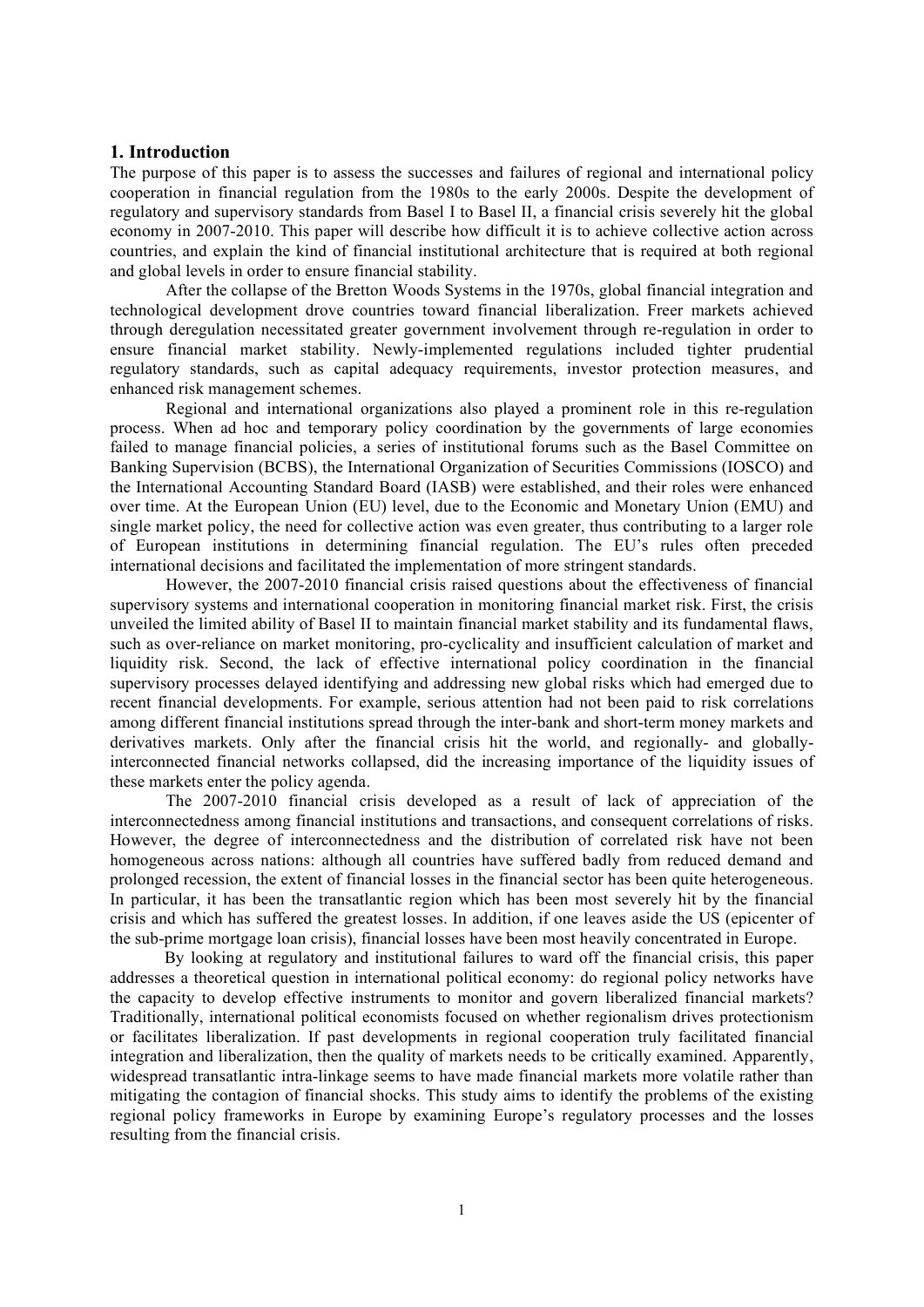The structure of this paper is as follows. Section 2 traces the processes of major international and regional cooperation in financial regulation and supervision. It highlights the incremental progress towards better regulation and the institution of a more advanced European framework. Section 3 examines the causes of - and the responses to - the 2007-2010 financial crisis, with a focus on the impact of the crisis in Europe. It assesses the role that an interconnected network may have had in contributing to the crisis and stresses the necessity of cross-national financial supervisory cooperation at the macro level. Section 4 concludes with a discussion of what kind of policy cooperation needs to be developed in order to enhance the ability of regional and global communities to identify problems shared across borders and increase their capacity to enforce more effective supervisory rules at a global level.

#### **2. Micro-Prudential Regulation before the 2007-2010 Financial Crisis**

This section traces the processes of major global and European cooperation in financial regulation and supervision with a focus on prudential regulation, such as the Basel Accords, where the EU often preceded other countries and imposed more stringent standards. Traditionally, prudential regulation focused on maintaining the sound financial health of individual financial institutions in order to avoid disastrous failures with possible contagious impacts on other financial institutions (micro-prudential regulation). The prudential regulation developed from the 1970s to the early 2000s aimed at the establishment of a better micro-prudential regulatory framework and its effective implementation. Micro-prudential regulation contrasts with macro-prudential regulation, which concerns the function of the wholesale financial market itself, as will be elaborated in the next section. Although a lack of macro-prudential regulation was more relevant in causing the 2007-2010 financial crisis, the existing form of micro-prudential regulation had defects and also contributed.

Rationales for prudential regulation over banking and securities firms lie in systemic risk and its associated costs. Banks are vulnerable to bank runs and bank failures can harm a central function of an economy. Widespread failures among brokers and dealers would also damage the operation and liquidity of securities markets because of linkages between brokers and dealers and the settling and clearing of transactions. <sup>1</sup> Thus, prudential regulations were intended to bring the risk of failures and insolvency down to an acceptable level. <sup>2</sup> In a narrow sense, prudential regulation means capital adequacy rules and other safety and soundness measures designed to improve the soundness of banks and securities firms and maintain financial stability. The wider definition of prudential regulation includes a deposit insurance system, a lender of last resort, and investor and consumer protection measures such as disclosure requirements and rules governing the conduct of business.<sup>3</sup> The following subsections focus on the development of narrowly-defined prudential regulation at both global and European levels, which directly aimed at warding off financial crises. 4

#### *2-1) Capital buffers to cover risk*

At a global level, international regulatory harmonization grew in importance to ensure global financial stability and avoid regulatory arbitrage as financial markets became more integrated. Prudential regulatory harmonization progressed thanks to the BCBS, which is a committee of the Bank for International Settlements (BIS), and the IOSCO.<sup>5</sup> Each country's banking and securities supervisors are represented both in the BCBS and IOSCO. The Basel Committee was established in 1974 by the

<u>.</u>

<sup>1.</sup> Guido Ferrarini, ed., *Prudential Regulation of Banks and Securities Firms: European and International Aspects* (London: Kluwer Law International, 1995), 10-11.

<sup>2.</sup> The basic feature of prudential regulation is preventive, not protective. Preventive regulations stand in contrast to protective regulations. The former means controlling risk levels and reducing the probability of bank failures to an acceptable level, whereas the latter means avoiding bank failures (See ibid., 4).

<sup>3.</sup> Ibid., 4-5.

<sup>4.</sup> Although the lender of last resort plays a relevant role in financial crisis prevention, its role is more closely related to financial crisis management. This paper deals with the question of financial crisis management only to a limited degree.

<sup>5.</sup> Ferrarini, 6-10.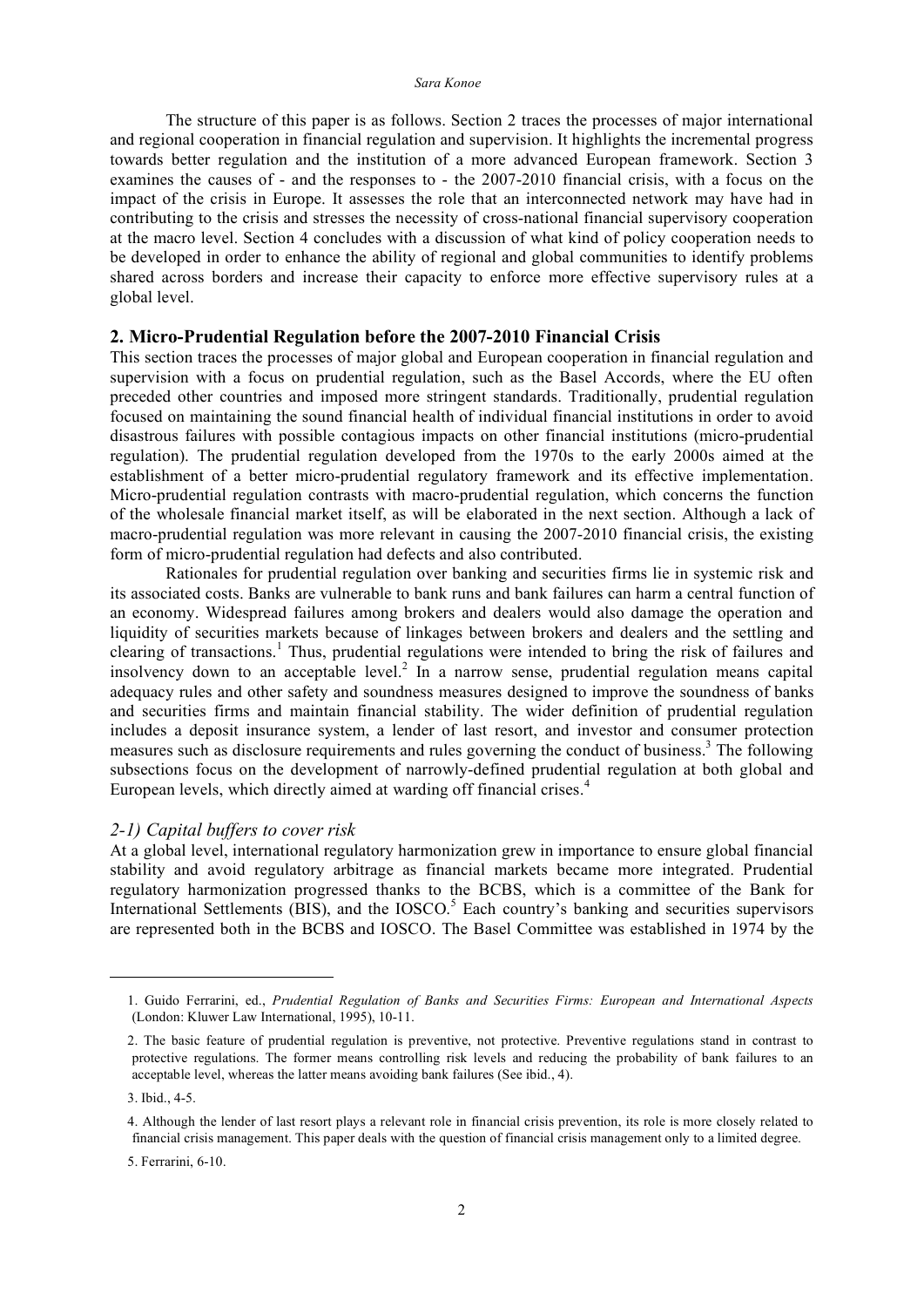central bank governors of the Group of Ten (G-10) countries in response to the systemic crisis concerns stemming from the failures of Franklin National Bank and Bankhaus Herstatt in eurocurrency trading,<sup>6</sup> under the administration of the BIS in Basel.<sup>7</sup> In the Basel Committee, each nation has one representative from its central bank and, if the central bank is not a banking supervisor, then the nation has another representative from its financial supervisory authority.

As a first major step in regulatory harmonization, the Basel Concordat was agreed upon in 1975 for the supervision of banks' foreign subsidiaries. It stated that the parent authority (the home authority) was responsible for foreign branches and the host authority was responsible for foreign subsidiaries. The revised Basel Concordat added the concept of consolidated supervisor in order to avoid a lack of supervision over a cross-national financial group.

The watershed in prudential regulation by the BCBS was the enactment of the Basel Accord ("International Convergence of Capital Measurement and Capital Standards") in 1988, called Basel I, setting the capital adequacy ratios for internationally active banks in order to control credit risk $\hat{s}$ associated with their lending. This Accord required internationally active banks to maintain a capital buffer, called regulatory capital, equal to at least 8% of their risk-weighted assets (RWA) (such as loans and securities) and asset-equivalent off-balance-sheet exposures (such as loan commitments, standby letters of credit and obligations on derivatives contracts) to cover their credit risk exposure. Regulatory capital included equity, loan-loss reserves, subordinated debts and some other instruments. <sup>9</sup> It aimed to provide safety and soundness in financial markets as well as a level playing field for banks across the states.<sup>10</sup>

The 1988 Accord was incorporated into the national laws of the G-13 member countries by December 1992. Although the Basel Committee operated only on a consensus basis and did not have the legal authority to enforce the Accords, the member countries' supervisory authorities committed to implement the Accords. Many non-member states also complied with the Basel Accords to improve their financial institutions and gain international reputation. In implementing the Accords, states can supplement the Basel rules with even more stringent capital standards on their own initiative.

In parallel with the Basel Committee's adoption of the Basel Accord, European regulatory convergence in prudential regulation developed and implemented the Basel rules.<sup>11</sup> The same supervisory criteria in the Basel Concordat were enacted with the First Banking Directive (Directive 77/ 780/ EEC of 12 December 1977). The concept of a consolidated supervisor in the revised Basel Concordat was also introduced in the First Consolidated Supervision Directive (Directive 83/ 350/ EEC of 13 June 1983). The equivalents of the Basel Accord of 1988 were enacted as the Own Funds Directive (Directive 89/ 299/ EEC of 17 April 1989) and the Solvency Ratio Directive (Directive 89/ 647/ EEC of 18 December 1989).

Despite its wide recognition and progress in compliance, Basel I eventually revealed its limitations in the following ways: 1) a failure to count interest rate risks and market risks, 2) an insufficient measurement of credit risk, and 3) vulnerability to regulatory arbitrage. First, Basel I did not put much weight on interest rate risks and market risks carried in banking activities. As the banking industry expanded beyond traditional lending and into securities, capital assessment in

<sup>6.</sup> The G-10 countries consist of *eleven* industrial countries: Belgium, Canada, France, Germany, Italy, Japan, the Netherlands, Sweden, Switzerland, the United Kingdom and the United States.

<sup>7.</sup> The BIS was established in 1930 to deal with reparation repayments imposed on Germany. Since 1930, central bank cooperation at the BIS has taken place through regular meetings in Basel.

<sup>8.</sup> Credit risk means the possibility that counterparties fail to meet the obligations stated in a loan contract.

<sup>9.</sup> In Basel I, regulatory capital consisted of Tier 1 capital (core capital), Tier 2 capital (supplementary capital), and Tier 3 capital. This structure did not change in Basel II, which was enacted later to improve the Basel I framework.

<sup>10.</sup> Centre for European Policy Studies (CEPS), *Basel II Implementation: In the Midst of Turbulence (CEPS Task Force Report June 2008)* (Brussels: Centre for European Policy Studies, 2008), 16.

<sup>11.</sup> Ferrarini, 6-10.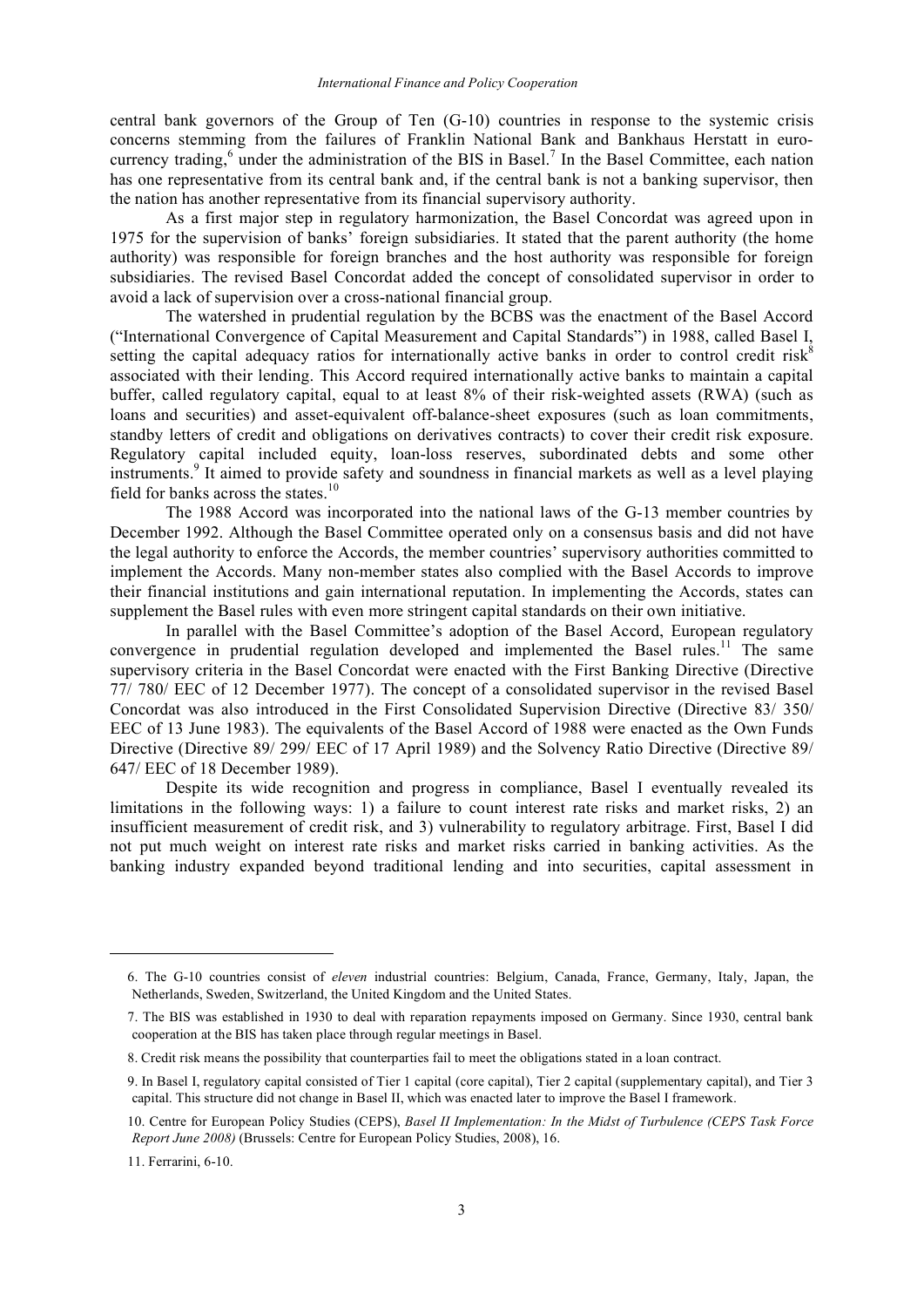relation to market risks increased in relevance.<sup>12</sup> Market risk means risk due to a change in market prices, such as equity prices, commodities prices, interest rates, and exchange rates.

Second, Basel I did not identify creditworthiness and credit risk. Its main weighting percentages were as follows: credits for Organization for Economic Co-operation and Development (OECD)-members corresponded to a risk weight of 0% (liable capital of zero), credits for banks residing in one of the OECD-member states and non-OECD governments corresponded to a risk weight of 20% (liable capital of 1.6%), mortgages to a risk weight of 50% (liable capital of 4%), and credits for other debtors (such as non-bank and private sector) to a risk weight of 100% (liable capital of 8%). However, OECD membership was not a good indicator of a country's creditworthiness, and applying an 8% liable capital rule to any corporate loans ignored the varying degrees of debtor default probability between loans.<sup>13</sup>

Third, Basel I encouraged banks to engage in regulatory arbitrage through asset securitization and other financial vehicles including credit derivatives (credit derivative swaps, collateralized debt, and loan notes), which entailed low capital charges due to Basel I's limited differentiation between degrees of risk. Banks started to trade risk exposures, move exposures off the balance sheet, and transfer risk to other financial actors when the regulatory capital requirement was higher than what the market required, the so-called economic capital.<sup>14</sup>

#### *2-2) Incorporation of market risk*

To incorporate market risk into its framework, the BCBS worked with the IOSCO. Parallel to the adoption of Basel I by the Basel Committee, the IOSCO started to work on capital adequacy standards for securities firms in order to control their market risk. The collaboration between the BCBS and the IOSCO Technical Committee led to the incorporation of market risk into the assessment of bank strength in 1991. Although such collaboration initially faced tensions between each country's regulatory approaches, in 1993 the BCBS published a joint proposal with the IOSCO to supplement the Basel Capital Accord, creating a framework that incorporated market risks, the risk of losses in onand off-balance sheet positions, and banks' internal risk measurement systems. Finally, an "Amendment to the Capital Accord to Incorporate Market Risks" was published in January 1996 after two comment periods, and later implemented.<sup>15</sup>

At the EU level, preceding international regulatory harmonization through a joint proposal by the BCBS and the IOSCO, European Directives incorporated market risk into the assessment of the soundness of banks through the enactment of the Capital Adequacy Directive (CAD) in 1992 (Directive 93/ 6/ EEC of 15 March 1993). It targeted a broader scope of financial institutions and activities than the Basel Capital Accord, including investment firms as well as the securities activities of banks. The CAD applied the same rules both to investment firms and banks as long as they offered similar types of investment services. Thus, the scope of the regulations does not depend on the type of financial institution, but rather on the services it offers. This is called a functional approach to prudential regulation, contrasting with an institutional approach.<sup>16</sup>

#### *2-3) Incorporation of creditworthiness*

Furthermore, to take creditworthiness into account when calculating capital requirements and compensate for other limitations of Basel I, the BCBS announced a new risk-based capital framework

<u>.</u>

15. Ferrarini, 8-10.

16. Ibid., 63-76.

<sup>12.</sup> Ibid., 6-8.

<sup>13.</sup> Hartmut Bieg and Gregor Krämer, "Banking Supervision in Europe: From Basel I to Basel II," in *Strategic Management - New Rules for Old Europe*, ed. Christian Scholz and Joachim Zentes (Wiesbaden: Gabler, 2006), 75-76; Centre for European Policy Studies (CEPS), 17.

<sup>14.</sup> Centre for European Policy Studies (CEPS), 19; Financial Stability Forum, "Report of the Financial Stability Forum on Enhancing Market and Institutional Resilience," April 7 (2008): 12, 13 [online]; available from http://www.fsforum.org/publications/r\_0804.pdf (accessed on June 30, 2010).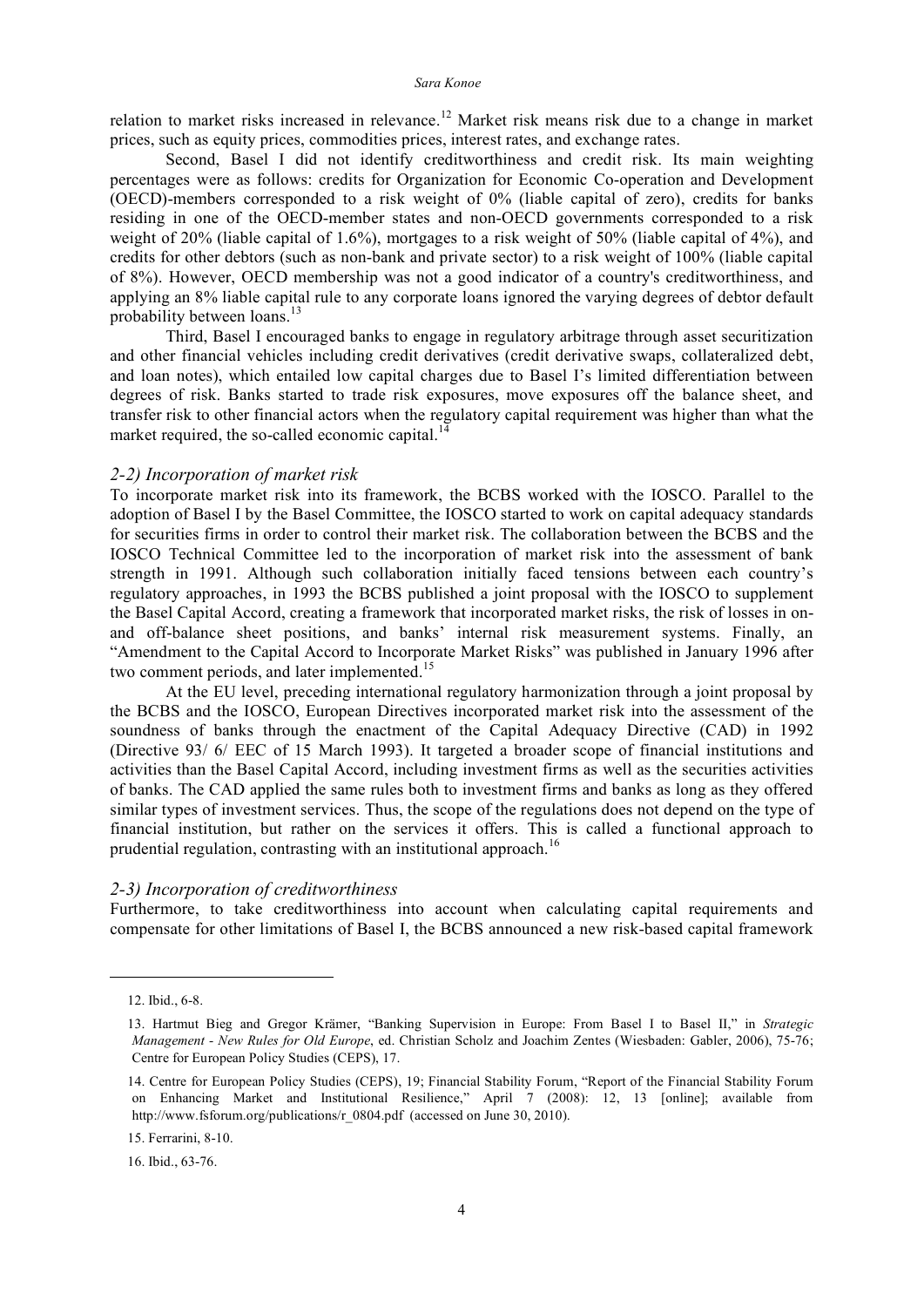to replace it in June 1999. After international consultation based on consultative papers published in June 1999, January 2001, and April 2003, the new Basel Accord, Basel II, was adopted in June 2004.<sup>17</sup> Implementation progressed gradually: the start dates were January 2007 for the simpler methods and January 2008 for the more advanced ones.

Basel II aimed at giving banks an incentive to improve their internal risk-management capabilities and enhance corporate governance and disclosure. This Accord consists of three pillars: 1) minimum capital requirement (Pillar I), 2) supervisory review process (Pillar II), and 3) market discipline (Pillar III).

In Pillar I, Basel II incorporated various risks into its framework and introduced risk-sensitive measures. For example, for the first time Basel II counted operational risk resulting from inadequate or failed internal processes, persons or IT systems, or from external events.<sup>18</sup> Moreover, Basel II required more capital for high-risk borrowers, and also aimed at reducing risk arbitrage opportunities by taking account of risk mitigation techniques and securitization. As will be elaborated on in the next section, a risk-sensitive approach caused a problem of pro-cyclicality. Financial institutions were obliged to hold less capital in an economic upturn and more capital in an economic downturn. As a result, capital requirements did not help calm the financial bubble or restore economic growth during economic recession. In addition, in order to implement risk-sensitive measures, some weights were given to internal risk assessment. Financial institutions that developed an advanced risk management capacity were allowed to use their own internal risk-based assessments (IRB approach). The adoption of IRB led to an expanded role of self-regulation in financial supervision. Overreliance on self-regulation was later criticized as the 2007-2010 financial crisis unfolded.

Pillar II of Basel II is composed of two elements: 1) the International Capital Adequacy Assessment Process (ICAAP) and 2) the Supervisory Review and Evaluation Process (SREP). ICAAP guides banks to organize an internal risk and capital management system. On the other hand, SREP provides guidelines on how financial supervisors should evaluate a bank's internal risk management system.

In addition to these two pillars, Pillar 3 supplements them with disclosure requirements pertaining to information on a bank's regulatory capital and risk profile. As Guido Ferrarini points out, in increasingly competitive financial markets the capability of regulators to catch up with newlydeveloped financial instruments and assess all types of risk including interest rate, exchange rate, payments and off-balance-sheet risks was questioned. Enhanced disclosure requirements were encouraged to reduce the risk associated with derivatives markets. More "market-friendly" banking regulation was encouraged by enhancing the disciplinary effects.<sup>19</sup>

Each country implemented Basel II on a different schedule and with a different degree of stringency. At the European level, Basel II was implemented through the enactment of the Capital Requirements Directive (CRD) which applies the risk-sensitive Basel II to some 8,000 European banks and some 2,000 investment firms (Directive 06/ 48/ EC of 14 June 2006). The EU enacted the Financial Services Action Plan in 1999 to improve its own single market for financial services. In keeping with the revision by the BCBS in 1999, the European Commission had worked on revising the Financial Services Action Plan to keep pace with capital market developments. This led to the EU's prompt implementation of the rules when the framework was approved by the international community in June 2004. In contrast, the U.S. delayed implementation because of disagreements between federal bank regulators and financial institutions in Congress. The U.S. regulatory authorities

<sup>17.</sup> Claessens, Underhill and Zhang (2008) point out the lack of representation from developing countries with only a number of small and unrated banks. During the consultation process, a policy community of regulators and financial institutions, and a few academics and industrial associations provided inputs. However, these inputs came exclusively from North American and European financial institutions represented in the Institute for International Finance (IIF). See Stijn Claessens, Geoffrey R.D. Underhill, and Xiaoke Zhang, "The Political Economy of Basel II: The Costs for Poor Countries," *The World Economy*, 2008.

<sup>18.</sup> Centre for European Policy Studies (CEPS), 20-23; Bieg and Krämer, 78-81.

<sup>19.</sup> Ferrarini, 15.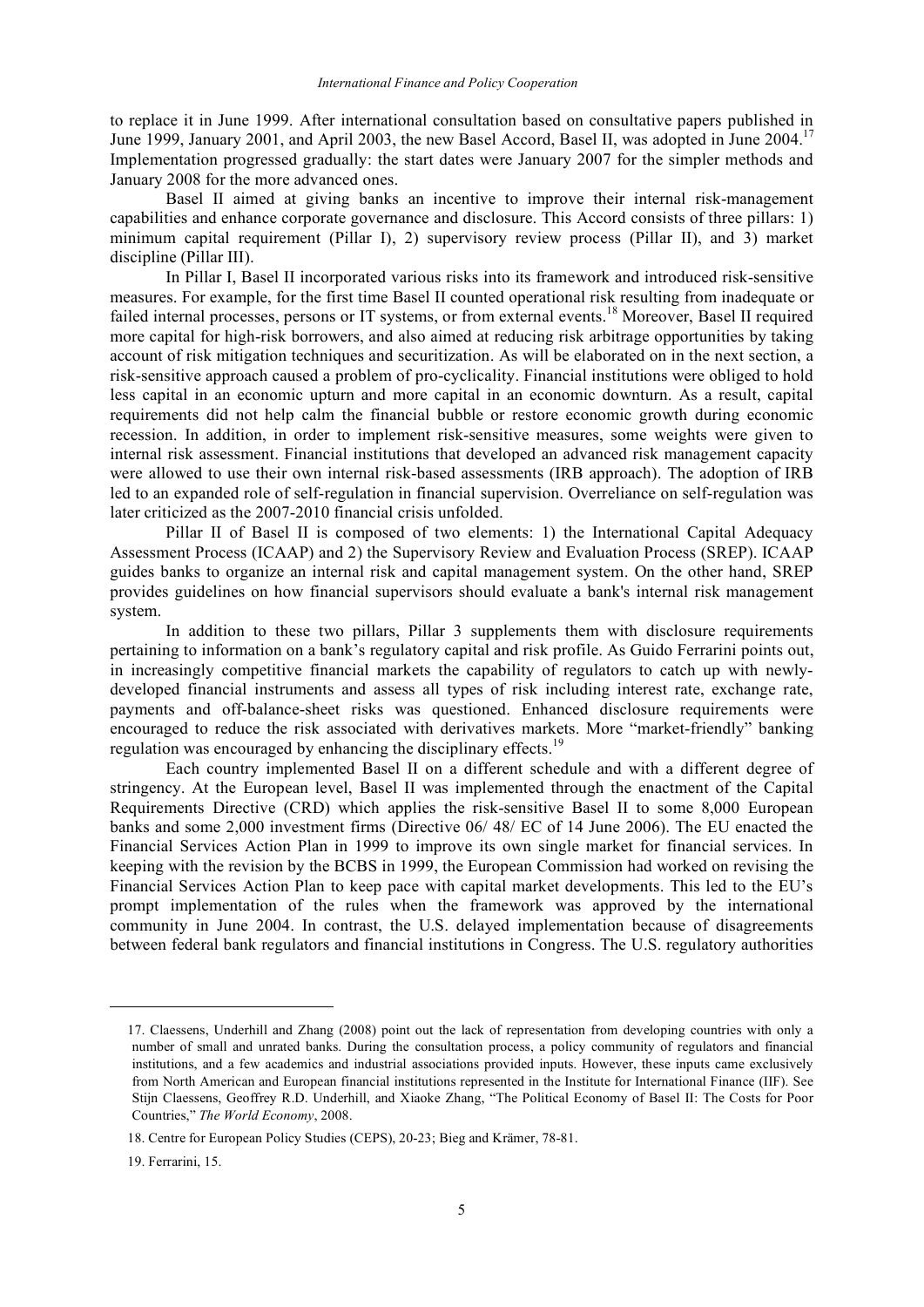published a notice of proposed rulemaking (NPR) on September 25, 2006, and the Final Rules were published on December 7, 2007, and became effective on April 1, 2008.<sup>20</sup>

In addition, when the Basel II rules were implemented in Europe through the CRD, it was done with additional comparatively stringent conditions. For example, the European Directive applies the rules to all credit institutions and investment firms,  $21$  whereas the U.S. applies the Basel rules only to the 10-20 largest internationally active banks.

#### *2-4) A single market and prudential regulation in the EU*

It was Europe's single market policy that gave it a stronger incentive toward cross-national harmonization in financial supervision compared to other regions. The concept of the single market started to develop in its financial services markets, after Europe adopted a "Euro-Passport" model in financial supervision with the Second Banking Co-ordination Directive in 1992. This means that financial institutions could conduct their businesses in other European countries (host countries) through establishing branches or subsidiaries, based on licenses given by their home countries. They could offer the same financial services as they did in their home countries. The same principle was applied to investment firms and investment funds through the Investment Services Directive (ISD) of 1993, which was replaced by the Markets in Financial Instruments Directive (MiFIDs) of 2007, and the Undertakings for Collective Investment in Transferable Securities (UCITS). According to this concept in the Second Banking Co-ordination Directive, branches of credit institutions that are located in other member states are subject to supervision by home supervisors.

Accordingly, to regulate liberalized and integrated financial markets, a major policy initiative toward financial supervisory integration started in Europe. Recommendations by the Committee of Wise Men on the Regulation of the European Securities Markets (Chairman Alexandre Lamfalussy) led to the creation of the Level 3 committees to further financial supervisory convergence. In addition, regional and international agreements, such as the CRD and the Basel Accords, provided common supervisory standards across nations, thus facilitating a path to regulatory harmonization.

#### *The Level 3 Committees*

<u>.</u>

To enhance cooperation in financial supervision and enforcement, the EU established regional supervisory agencies that strengthened policy coordination among national financial supervisory authorities. These institutions are the Level 3 committees: the Committee of European Banking Supervisors (CEBS), the Committee of European Insurance and Occupational Pensions Supervisors (CEIOPS), and the Committee of European Securities Regulators (CESR). The Level 3 committees support legislative initiatives in financial regulation, enhance legal enforcement, and promote crossnational supervisory information exchanges. The committees were instituted under a four-level cooperative financial governance scheme (legislative, regulatory, supervisory convergence, and enforcement), called the Lamfalussy framework. They played a role in laying out standard rules and practices in accordance with minimum regulatory standards agreed upon at European and global levels. An example is their role in implementing the CRD by way of issuing guidelines.

Concerning banking supervision, in accordance with Basel II and the CRD, the CEBS developed integrated guidelines on the supervisory review process (SRP) of European banks and investment firms in January 2006 after two rounds of public consultation.<sup>22</sup> In combination with two other CEBS guidelines (concerning cooperation between consolidating and host supervisors, and stress

<sup>20.</sup> Robert F. Hugi, Jason H.P. Kravitt, and Carol A. Hitselberger, "U.S. adoption of Basel I and the Basel II securitization framework," *North Carolina Banking Institute* 12, March (2008) [online]; available from:

http://studentorgs.law.unc.edu/documents/ncbank/volume12/hugi.pdf (accessed on June 30, 2010).

<sup>21.</sup> Centre for European Policy Studies (CEPS), 62-65.

<sup>22.</sup> CEBS, "Guidelines on the Application of the Supervisory Review Process under Pillar 2," published on 25 January 2006 [online]; available from http://www.c-ebs.org/getdoc/00ec6db3-bb41-467c-acb9-8e271f617675/GL03.aspx (accessed on June 30, 2010).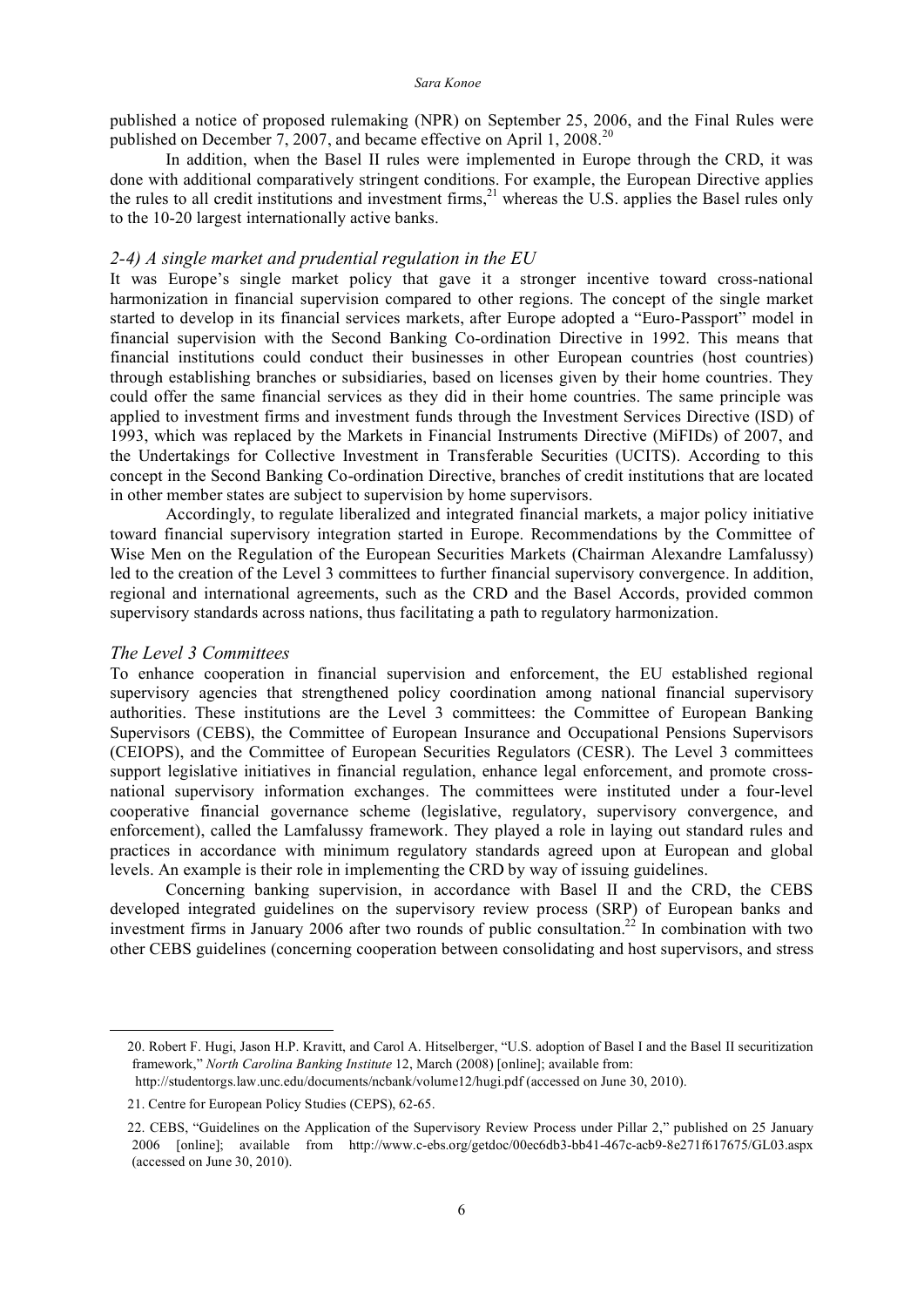testing), $^{23}$  the guideline for the SRP provided a basic framework of financial supervisory practices and cross-national cooperation in Europe. The SRP guidelines mandate that financial institutions need to adjust their risk assessment and capital requirements according to suggestions from supervisors. Importantly, supervisors take into account not only quantitative but also qualitative risk.

Cooperation between consolidating (home) and host supervisors is the basis for the SRP to capture the overall risk profile of, and impose adequate capital requirements on, pan-European financial institutions. To address this matter, the guideline on cooperation between consolidating (home) and host supervisors was issued, aiming to meet the lack of supervisory information on entire financial groups due to their cross-national activities and the segmentation of financial supervisory authorities. This guideline mandates that consolidating and host supervisors work in close cooperation while identifying and monitoring financial institutions' branches/subsidiaries of systemic relevance for a whole group. An exchange of supervisory information on these institutions' foreign offices is necessary to assess the risk and capital requirements of an entire group.

In addition, the SRP should take into account possible changing features of risk under various conditions. Concerning risk calculation, the guideline on stress testing was issued to require that financial supervisors conduct stress tests as part of the assessment process, the results of which need to be incorporated into the calculation of capital. The stress test measures the extent to which financial institutions can withstand macroeconomic or financial market shocks.

### *Failures in Supervisory Cooperation*

<u>.</u>

However, the home country principle had capacity limitations and incentive problems regarding the supervision of cross-national financial conglomerates. Based on the home country principle, foreign subsidiaries were supervised by host supervisors, whereas foreign branches were supervised by consolidating (home) supervisors. Host supervisors did not have primary responsibility for the financial health of branches of foreign banks, which were located within their national borders. Problematically, consolidating supervisors often did not have access to detailed supervisory information about the foreign branches of their financial institutions.

In addition, consolidating supervisors had no strong incentive to tightly supervise them, since resolution costs often fall on the host country in the case of insolvency. This could lead to moral hazard, as was seen in the case of Iceland. Here, the expansion of branches continued without sufficient amounts of deposit guarantee funds and adequate financial supervision. This resulted in accumulated costs being imposed ex post on the host countries.<sup>24</sup>

Despite the progress in regulatory and supervisory standards from Basel I to Basel II, the corresponding European Directives, and the policy attempts at supervisory cooperation in the EU, nothing could prevent the 2007-2010 global financial crisis and its impact on Europe. The rapidly emerging financial markets revealed their vulnerability and incapability when confronted with adverse macroeconomic policies and conditions. The next section analyzes the causes of this global financial crisis and examines the resulting financial losses in Europe, a region which could have been expected to do better than others due to its earlier progress toward supervisory cooperation. It also analyzes recent discussions on prudential regulation and institutional reforms in the light of lessons learned from the crisis.

<sup>23.</sup> CEBS, "Guidelines for Co-operation between Consolidating Supervisors and Host Supervisors," published on 25 January 2006 [online]; available from http://www.c-ebs.org/getdoc/cb2b33ce-c043-444e-90b2-1e61a5354173/GL09.aspx (accessed on June 30, 2010); CEBS, "Technical Aspects of Stress Testing under the Supervisory Review Process," published on 14 December 2006 [online]; available from http://www.c-ebs.org/getdoc/e68d361e-eb02-4e28-baf8- 0e77efe5728e/GL03stresstesting.aspx (accessed on June 30, 2010).

<sup>24.</sup> The de Larosière Group, "The High-Level Group on Financial Supervision in the EU," Chaired by Jacques de Larosière, 25 February 2009: 35 [online]; available from:

http://ec.europa.eu/internal\_market/finances/docs/de\_larosiere\_report\_en.pdf (accessed on June 30, 2010); Also see House of Commons Treasury Committee, "Banking Crisis: The impact of the failure of the Icelandic banks," published on 31 March 2009 [online]; available from:

http://www.publications.parliament.uk/pa/cm200809/cmselect/cmtreasy/402/402.pdf (accessed on June 30, 2010).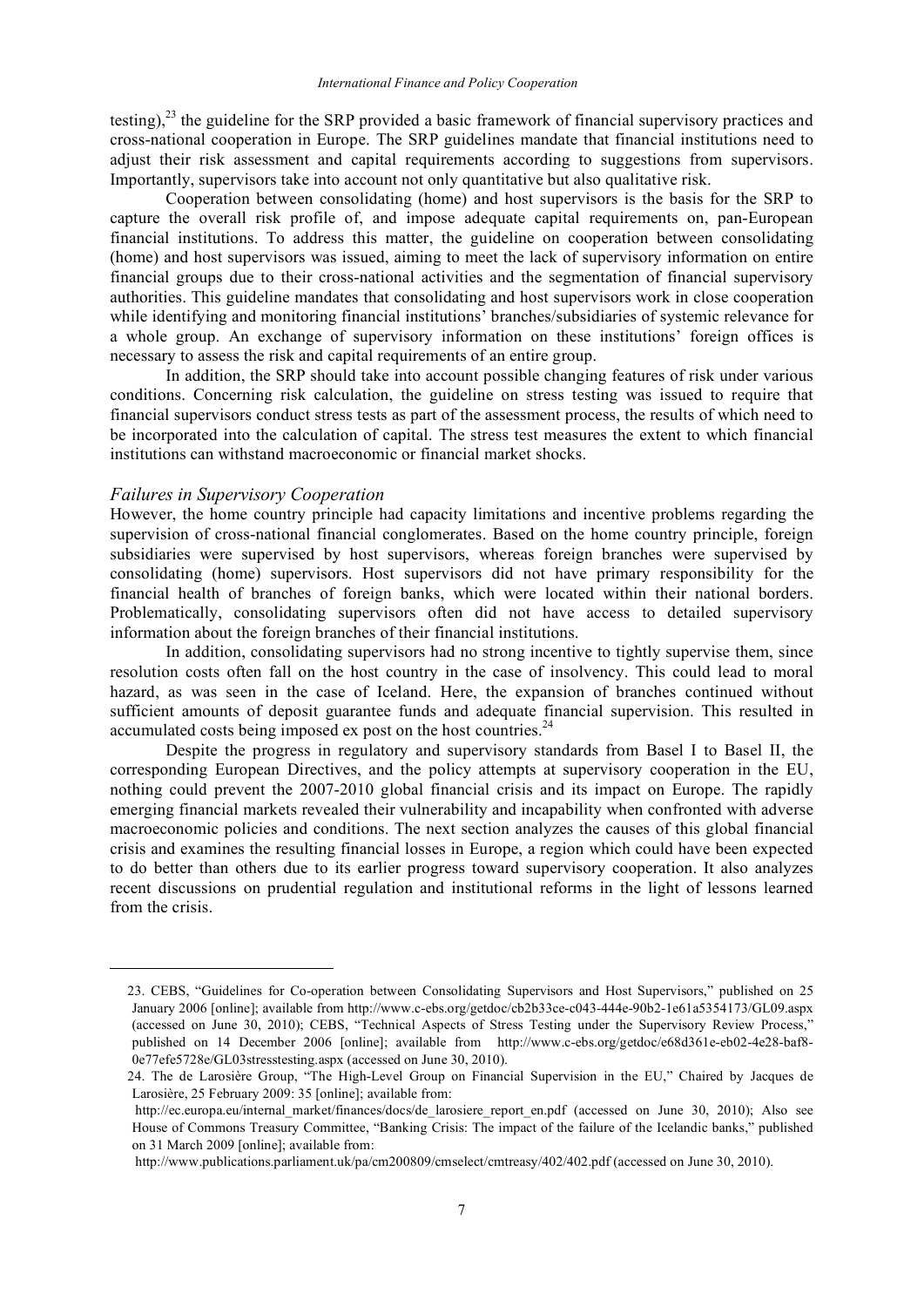# **3. The 2007-2010 Financial Crisis: Causes and Responses**

There were both market and policy factors behind the 2007-2010 global financial crisis. Excesses of credit availability and liquidity, and fraudulent lending practices, combined with a lack of effective financial supervision, the inaccurate pricing and monitoring of risks, and pro-cyclicality embedded in the existing financial supervisory framework, aggravated a boom and bust cycle in the U.S. which led to the global financial crisis.

# *3-1) The failure of the subprime mortgage loan market*

As the FSF Report (2008) points out,<sup>25</sup> excessive credit availability and liquidity and fraudulent lending practices in the US subprime mortgage loan market starting from late 2004 contributed to its collapse. Excess credit availability arguably stemmed from the low interest rate policy set by the U.S. Federal Reserve, a benign economic and financial situation, U.S. overconsumption relying on huge deficits in its balance of payments, and newly created financial instruments such as collateralized debt obligations (CDOs), credit enhancements by banks,<sup>26</sup> and the credit default swap (CDS) market, in which credit risk is traded and hedged. In addition, excess credit availability and increasing asset prices contributed to a low default rate, thereby reducing the credit risk premium for regulatory capital and reinforcing the boom. $27$ 

Excess credit availability and weak regulatory monitoring created low underwriting standards, such as lending to less creditworthy borrowers with high cumulative loan-to-value ratios and limited or no verification of the borrower's income. Fraudulent lending was made possible, especially by mortgage companies that were not affiliated to banks, and the US authorities provided neither sufficient regulatory supervision of the actors who originated risk and funded mortgages nor adequate protection to investors in the mortgage loan markets.

## *3-2) Factors contributing to the global financial crisis*

One of the unique and most important factors which led the collapse of the subprime mortgage loan market to develop into a full-blown global financial crisis was a failure to take into account the procyclicality enhanced by the introduction of new financial instruments and products. The risks embedded in the markets for new financial products, such as securitized products and derivatives, were underestimated during the economic boom, thus leading to financial vulnerability. Securitized products consist of a bundle of debt obligations such as CDOs. Cash flow depends on the income streams from the underlying assets, such as real estate and housing loans, consumer credit, and auto loans, and serves different stratified risk positions or "tranches" of securitized products.

Four aspects of the market for securitized products help to explain the failure to maintain financial market stability through adequate risk monitoring: informational asymmetry, an incentive problem, pro-cyclicality, and a failure to monitor risks stemming from interconnectedness.

First, informational asymmetry is embedded in the chain of securitization transactions. Each securitization product entails a stream of contracts and transactions, called the originate-to-distribute (OTD) chain. The market players involved in this chain include originators (e.g. banks), arrangers, distributors (e.g. pension funds), and managers. Since too many actors were involved in the OTD chain, the problem of information asymmetry arose and made the monitoring of the quality of assets and products difficult.<sup>28</sup>

<u>.</u>

<sup>25.</sup> See Financial Stability Forum (2008). In response to the 2007-2010 global financial crisis, the Finance Ministers and Central Bank Governors of the G7 countries instructed the Financial Stability Forum (FSF) to examine the causes of the financial crisis and set out recommendations, leading to this proposal.

<sup>26.</sup> Credit enhancement is an arrangement where an originating bank retains securitization exposure and provides a degree of protection to other parties (Centre for European Policy Studies (CEPS), 31 and Footnote 51).

<sup>27.</sup> Financial Stability Forum, 5-11.

<sup>28.</sup> See Günter Franke and Jan Pieter Krahnen, "The Future of Securitization," *Center for Financial Studies (CFS) Working Paper* No. 2008/ 31 [online]; available from:

http://www.ifk-cfs.de/fileadmin/downloads/publications/wp/08\_31.pdf (accessed on June 30, 2010).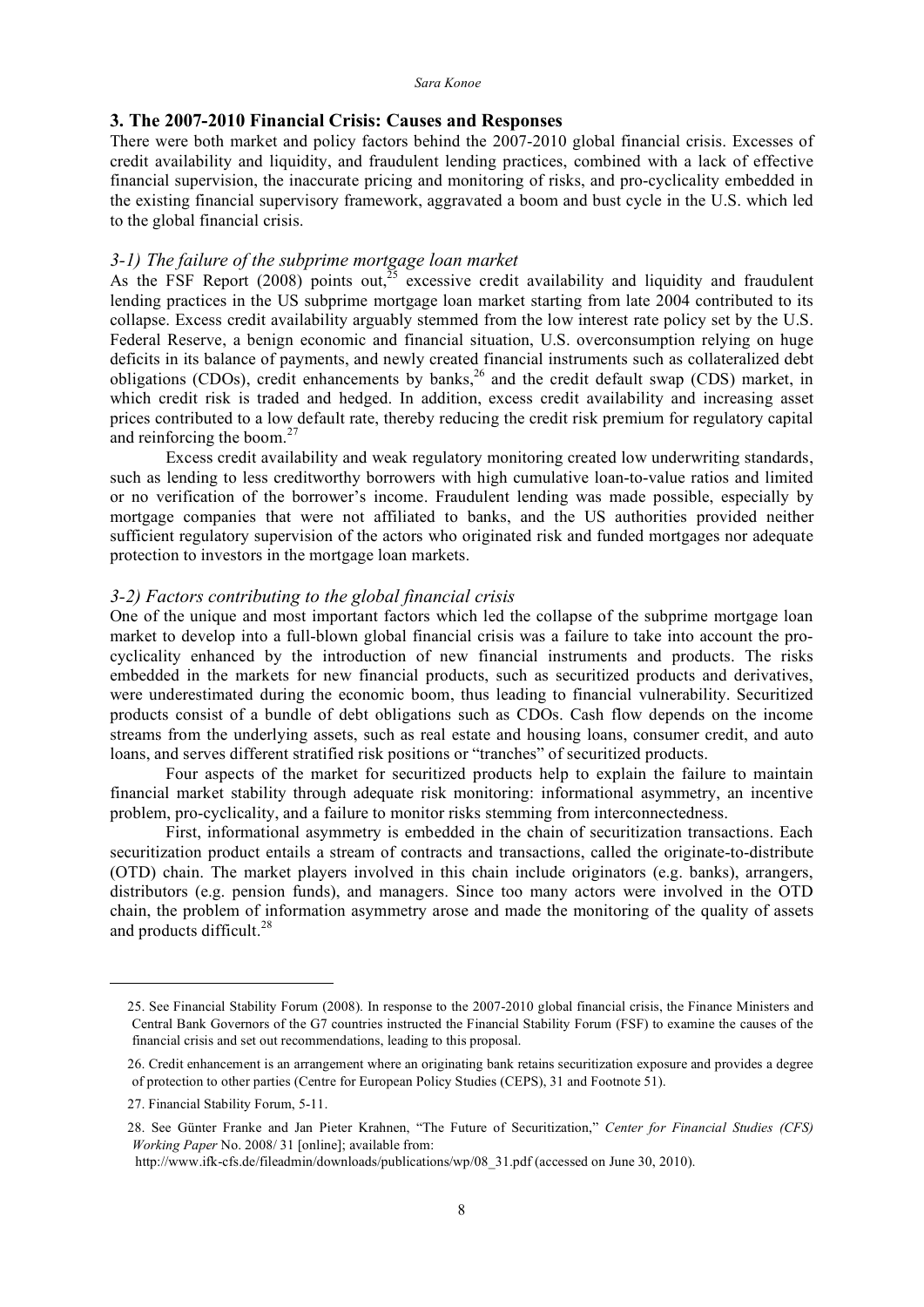Second, the Basel II rules relied too much on bank-internal models and evaluations conducted by external credit assessment institutions (ECAI), including external rating agencies, such as Standard  $\&$  Poor's and Moody's, and qualified export credit agencies.<sup>29</sup> There were conflicts-of-interest issues related to the strong revenue incentives for external rating agencies whose payments came from the originating banks and issuers of structured products.

Third, as Brunnermeier et al. (2009) argue, the risk-weighted measures of capital requirements were pro-cyclical by nature, aggravating the boom and bust cycle.<sup>30</sup> The problem of pro-cyclicality is linked to a high leverage ratio, short-term inter-bank lending through collateralized assets, and Basel II's reliance on market signals such as Value at Risk (VaR) and the ratings given by rating agencies. In the first place, a high leverage ratio allows banks to borrow more in an economic boom and lend less in an economic downturn, thus amplifying a boom and bust cycle. Moreover, in inter-bank lending markets, during an economic boom banks lend a large amount of funds to each other at a lower price (at lower haircut/margin) $31$  due to the high price of collateralized assets. During an economic downturn, banks have to sell assets at a low price ("fire sale") and lend money only at a high haircut/margin. This worsens the economic boom and bust cycle, and it can lead to liquidity dry-ups in inter-bank lending markets during an economic downturn. Additionally, as Claessens, Underhill and Zhang (2008) point out, because the risks are measured according to market value, if a wide range of banks responds simultaneously and in the same way to perceived risks, upturns and downturns can be reinforced, as happened in the 2007-2010 financial crisis.<sup>32</sup> In this crisis, the collapse of the subprime mortgage loan market was driven by instant downgrades of securitized assets - even of ones initially rated as triple-A.

A fourth aspect of market conditions contributing to financial market instability was a lack of monitoring of the risk correlation resulting from derivatives markets. Although securitization aimed at risk diversification, this objective was not met since banks held a portion of the products they issued and hedged the risk through derivatives such as CDOs, whose market liquidity quickly dried up once investors' trust in the asset quality plummeted. Although the risks stemming from the interconnectedness of financial networks had not been a major issue for regulation, in the 2007-2010 financial crisis this factor played a significant role, as Brunnermeier et al. (2009) rightly point out. The financial crisis spread due to the interconnectedness of the interbank money market, and payment and security settlement systems. This interconnectedness became significant and exposed each country's financial market as a whole to the risk of failure as financial institutions had substantial lending relationships with each other.

#### *3-3) Regulatory Responses: improvements in micro-prudential regulation*

First of all, micro-prudential regulation, which was implemented by the Basel Accords, needs to be improved in the light of the 2007-2010 financial crisis. To cover risks in a more comprehensive manner, the CEPS suggests an integrative approach involving Pillar I, Pillar II, and Pillar III.<sup>33</sup> The report indicates the necessity of building substantial expertise in quantitative and qualitative

<sup>29.</sup> Banks' internal risk management standards need to be approved and regularly assessed ('stress test') by supervisors (Claessens, Underhill and Zhang, 318).

<sup>30.</sup> Markus Brunnermeier, Andrew Crockett, Charles Goodhart, Avinash D. Persaud and Hyun Shin, *The Fundamental Principles of Financial Regulation (Geneva Reports on the World Economy 11)* (Geneva: International Center for Monetary and Banking Studies, 2009), 1-23.

<sup>31.</sup> In order to get short-term funding, banks use assets as collateral while paying haircut/margin, which is the difference between the current market price of the security and the price at which it is sold, and must be financed by the trader's own equity (Brunnermeier et al. 2009).

<sup>32.</sup> Claessens, Underhill and Zhang, 326.

<sup>33.</sup> Centre for European Policy Studies (CEPS), 37-48. According to market discipline (Pillar III), banks are required to disclose all information relevant to their internal rating, including both quantitative (capital adequacy measures and the main aggregates on which capital computation is based) and qualitative (risk-assessment methodologies and related organizational processes), except for information whose disclosure reduces the value of investments (proprietary information) or breaches contractual obligations of confidentiality (confidential information).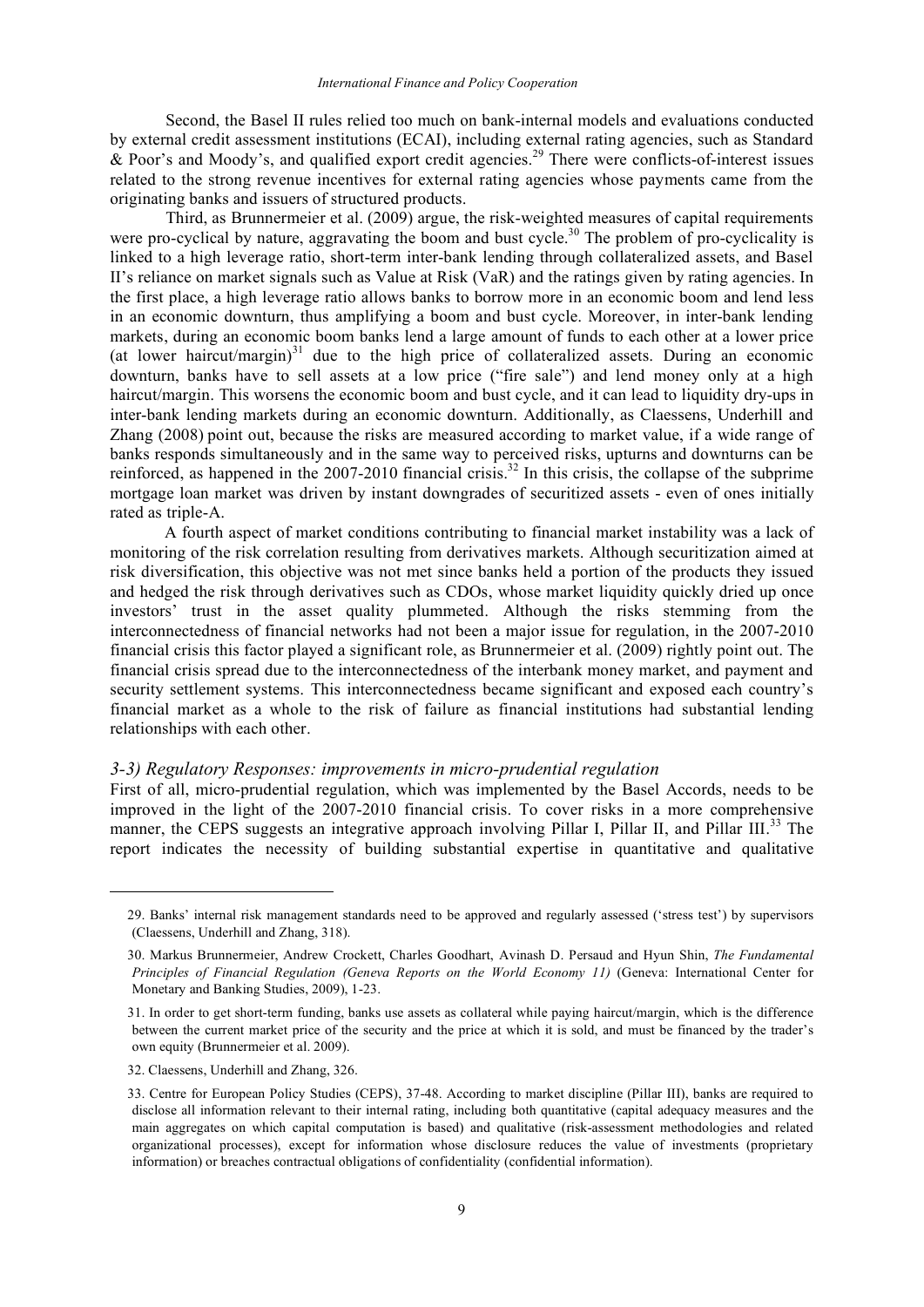assessment by regulators in cooperation with banks, of adopting capital add-ons in Pillar II, which covers a broader scope of risk than Pillar I, and of using disclosed information to discipline institutions in Pillar III. According to this proposal, before developing the quantitative tools of Pillar I, which determine the level of regulatory capital, financial institutions need to set up Pillar II in order to measure all the risks facing a bank's management, internal governance, and supervisory review. Through the SRP, national supervisors evaluate, review and monitor institutions' progress and impose capital add-ons if Pillar I is insufficient to cover the overall risk profile. To use disciplinary functions in the market, information disclosure is required through Pillar III. Pillar I and Pillar II naturally provide the principles and criteria for determining which information needs to be provided.

In particular, new financial products and transactions which entail unexpectedly high risk need to be regulated and higher capital charges should be imposed on them. For example, as the FSF's April 2008 Report recommends, capital requirements for certain complex structured credit products, such as CDOs of asset-backed securities (ABSs), can be raised; an additional capital charge to capture the default and event risk of credit risk exposures held on the trading books of banks and securities firms can be introduced; and a sound settlement, legal and operational infrastructure in over-the-counter (OTC) derivatives markets needs to be ensured.

#### *3-4) Regulatory Responses: the introduction of macro-prudential regulation*

Nevertheless, in order to address risks which are correlated and interconnected, the improvement of the Basel II framework is not enough. Basel II does not comprise authorities and measures which enable different countries' financial supervisory offices to share their information in order to identify and measure systemic risks. It also lacks the power to intervene and mediate when different supervisory authorities of systemic financial institutions residing in multiple countries provide conflicting judgments. To monitor risks stemming from cross-national interconnectedness (known as macro-prudential regulation) a more integrated supervisory authority at a macro level needs to be developed. As Brunnermeier et al. (2009) stress, macro-prudential regulation needs to be imposed on systemic financial institutions whose financial situation significantly affects the stability of wholesale financial markets. In particular, such reforms are necessary in regional markets where interconnectedness between financial institutions is significant.

#### *Financial Integration, Systemic Risk, and Financial Losses in Europe*

<u>.</u>

The necessity of implementing macro-prudential regulation is especially compelling for Europe, whose single market policy furthered financial integration and enlarged systemic risk through a high degree of intra-regional interconnectedness.

As a first step to identifying and assessing systemic risk, data on the international claims of banks can be referred to in order to obtain some evidence of deep financial integration in Europe. For example, based on the data from the BIS's *Quarterly Review* and other sources obtained from relevant national authorities, Eichengreen and Park (2003) show deeper financial integration within Europe, compared to other regions such as Asia.<sup>34</sup> As of the end of  $2000$ , the consolidated international bank claims of BIS reporting banks which took place within each region divided by GDP were 33.9% in Europe (Austria, Belgium, Denmark, Finland, France, Germany, Ireland, Italy, Netherlands, Norway, Portugal, Spain, Sweden, Switzerland, and the United Kingdom), 3.5% in Asia (Japan, Taiwan, Hong Kong, and Singapore), and 2.1% in the US and Canada. The high percentage of international positions in Europe indicates high intra-regional financial integration.

Similarly, according to the BIS data on consolidated foreign claims on an immediate borrower basis, as of the end of September 2009 the consolidated foreign claims of reporting European banks (Austria, Belgium, France, Germany, Ireland, Italy, Netherlands, Portugal, Spain, Sweden, Switzerland, and United Kingdom) in developed European countries were \$ 10.9 trillion, whereas their foreign claims vis-à-vis all countries including other developed and developing countries were \$ 20.3

<sup>34.</sup> Barry Eichengreen and Yung Chul Park, "Why has there been less financial integration in Asia than in Europe?" UC Berkeley, Institute of European Studies: 4-7, 27 [online]; available from http://www.escholarship.org/uc/item/6823v94w (accessed on June 30, 2010).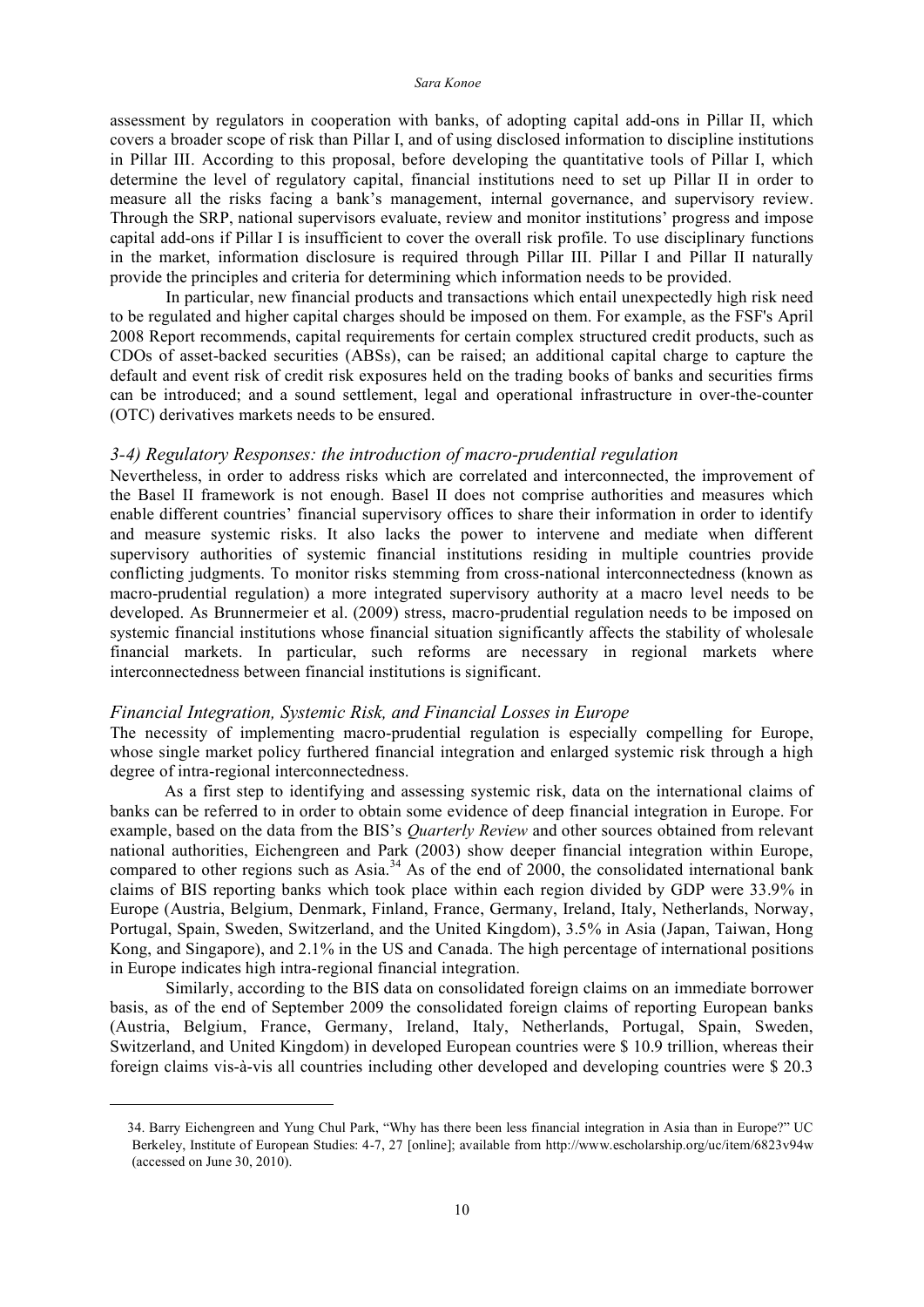trillion. This indicates that half of European international bank transactions took place within developed European countries.<sup>35</sup> However, the figures include banks' claims not only on private banks but also on governments and private households. Thus, they do not directly measure potential systemic risk through inter-bank lending relationships, as Martin Schüler (2002) argues.

De Nicolo and Kwast (2001) estimate systemic risk based on interdependencies from correlations of the stock returns of large and complex banking organizations (LCBOs).<sup>36</sup> Using their estimation methods, Schüler (2002) measures systemic risk in Europe by calculating the mean weekly rolling-window correlations of bank stock returns from 1980 to 2001 through the use of a 52-week rolling window.<sup>37</sup> The figure shows an increase in correlation especially after the introduction of the euro, and a constant growth of correlation in Europe over time.<sup>38</sup> In addition, after controlling for national factors, the figure for both the whole sample and a smaller sample of cross-border correlations shows an increase in correlations of bank stock returns over the 15 years.<sup>39</sup>

On the other hand, increased financial instability in Europe was shown by the financial losses concentrated in Europe stemming from the 2007-2010 financial crisis. According to the International Monetary Fund (IMF)'s estimates of global bank writedowns by domicile in 2007-2010, the cumulative loss rate is 8.2% for U.S. banks, 7.2% for U.K. banks, 3.6 % for Euro Area banks, 5.1% for other mature European banks (Denmark, Norway, Iceland, Sweden, and Switzerland), and 2.1 % for Asian banks (including Australia, Hong Kong SAR, Japan, New Zealand, and Singapore). The computed cumulative loss rate for European banks including U.K. banks, Euro Area banks, and other mature European banks is 4.6%, more than twice that for Asian banks.<sup>40</sup>

Given that much of the finance literature argues for the role of the inter-bank market and short-term financing structure in bank liability in contributing to the crisis, the role of increased systemic risk in Europe in financial market instability needs to be investigated. Although this paper does not address the causal relationship between inter-bank interconnectedness and financial losses from the crisis, this should be empirically investigated in a future study in order to model adequate macro-prudential regulation.

#### *Institutional Reforms in Europe*

After Europe was hit by the financial crisis, the European Parliament approved an amendment of the CRD on May 6, 2009. This amendment aimed at enforcing stricter financial supervision over crossnational banking groups and improving the quality of capital adequacy and risk management over securitized products. In response to suggestions from the European Parliament, the EU Commission was required to submit detailed proposals by the end of 2009. Amongst other things, the policy agenda comprised the cross-country integration of financial supervision over pan-European financial institutions. Detailed policy measures to enhance supervisory integration under European institutions were included in the de Larosière Report, which proposed a new financial supervisory architecture in Europe on February 25, 2009, and most of which was later approved by the EU Commission. This proposal was written by an expert group formed in October 2008 under former International Monetary Fund (IMF) president Jacques de Larosière.

<sup>35.</sup> Bank for International Settlements, "Detailed tables on provisional locational and consolidated banking statistics at end-September 2009," January 2010, Table 9B: Consolidated foreign claims of reporting banks – immediate borrower basis [online]; available from http://www.bis.org/statistics/provbstats.pdf#page=7 (accessed on June 30, 2010).

<sup>36.</sup> Gianni De Nicolo and Myron L. Kwast, "Systemic Risk and Financial Consolidation: Are they related?" *Journal of Banking & Finance* 26, no. 5 (2002): 861-80.

<sup>37.</sup> Martin Schüler, "The Threat of Systemic Risk in Banking – Evidence for Europe," *Discussion Paper* No. 02-21, March 2002, Zentrum für Europäische Wirtschaftsforschung [online]; available from:

http://econstor.eu/bitstream/10419/24785/1/dp0221.pdf (accessed on June 30, 2010).

<sup>38.</sup> Ibid., Figure 1a, p10.

<sup>39.</sup> Ibid., Figure 3b, pp19-20.

<sup>40.</sup> International Monetary Fund, "Global Financial Stability Report: Navigating the Financial Challenges Ahead," World Economic and Financial Surveys, October (2009): 10-11 [online]; available from:

http://www.imf.org/external/pubs/ft/gfsr/2009/02/pdf/text.pdf (accessed on June 30, 2010).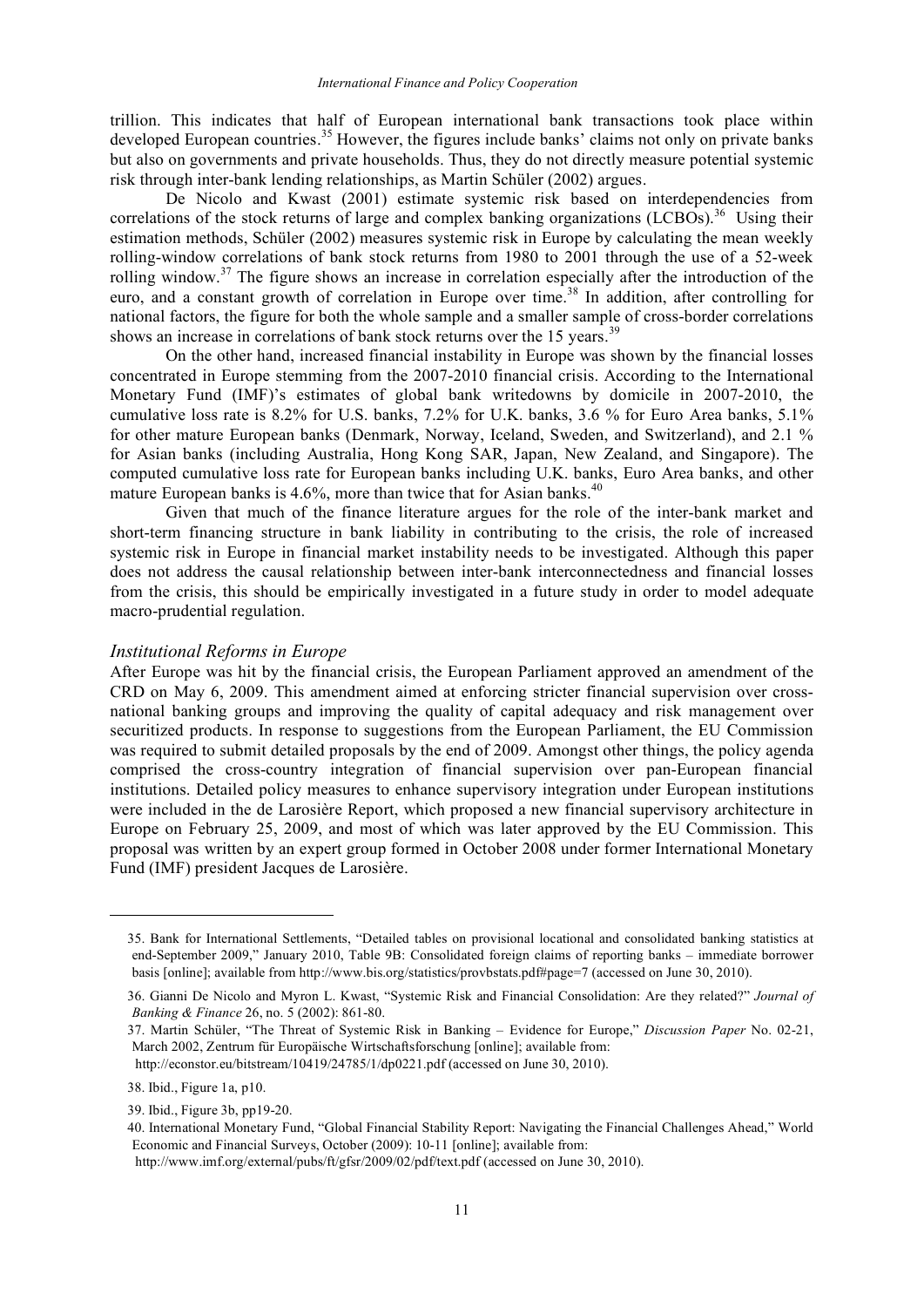According to the de Larosière Report, a new European institution, called the European Systemic Risk Council (ESRC) - later renamed the European Systemic Risk Board (ESRB) - needs to be instituted and presided over by the European Central Bank (ECB). Such an institution would replace the existing Banking Supervision Committee (BSC) within the ECB and would be assigned a new legal mandate for macro-prudential regulation and early warning. This proposal also suggests fuller regulatory harmonization of the European financial market.<sup>41</sup>

The proposal mandates national financial supervisory authorities to maintain their monitoring power in their jurisdictions in cooperation with reformed Level 3 committees. These committees, renamed the European Banking Authority, the European Insurance Authority, and the European Securities Authority, are to be assigned enforcement power and increased regulatory competence. The three new authorities would replace the existing CEBS, CEIOPS, and CESR respectively, and have representation at the ESRC, which decides on macro-prudential policies and provides early warning.<sup>42</sup>

Establishing the ESRC can improve the risk assessment process as well as cross-national cooperation in financial supervision. One of the lessons learned from the current financial crisis is that overall risk can be much larger than the aggregate of risk stemming from all individual financial institutions. As the de Larosière Report points out, "regulators and supervisors focused on the microprudential supervision of individual financial institutions and not sufficiently on the macro-systemic risks of a contagion of correlated horizontal shocks."<sup>43</sup> Financial supervision is essential not only from a "micro-prudential" point of view to reduce the risk of individual bank failures to an acceptable level, but also from the "macro-prudential" and "macroeconomic perspectives" to ensure overall financial market stability. 44

Moreover, the ESRC could facilitate cross-national cooperation in financial supervision. To understand the overall systemic risk across countries and maintain financial market stability, supervisory information needs to be shared cross-nationally. The proposed European framework ensures that supervisory information will be transmitted from national supervisors to the ESRC. In consideration of the impacts upon overall European financial stability, the ESRC can mandate corrective actions to national supervisors. 45

#### **4. Conclusion**

In conclusion, effective supervisory policy cooperation plays a significant role in enhancing the ability of regional and global communities to identify problems within networks across countries and increases their capacity to enforce more effective supervisory rules at a global level. However, as the preceding sections have highlighted, the developments in regional and global financial regulation and international policy cooperation up to the early 2000s were ineffective in mitigating the shocks of the 2007-2010 financial crisis. Despite their advanced regulatory development, the EU countries suffered a large portion of the financial losses.

This can be attributed to underdeveloped policy cooperation in monitoring, despite the increasing role of transnational actors and institutions, such as financial conglomerates and multinational companies, and internationally-merged and developed market platforms, such as stock exchanges and inter-bank markets, with primary responsibility falling on states. On the other hand, states weakened their ability to define and confront "collective action problems" which emerged at the cross-national level. These problems resulted from individual actors acting rationally, but their simultaneous behavior brought disastrous outcomes.

<sup>41.</sup> The de Larosière Group, 38-39. Also see Fischer zu Cramburg, "Finanzmarktaufsicht I: Bericht der "de Larosière-Gruppe."" *Neue Zeitschrift für Gesellschaftsrecht* Heft 9 (2009): 337.

<sup>42.</sup> The de Larosière Group, 57.

<sup>43.</sup> Ibid., 11.

<sup>44.</sup> Ibid., 17.

<sup>45.</sup> Ibid., 29.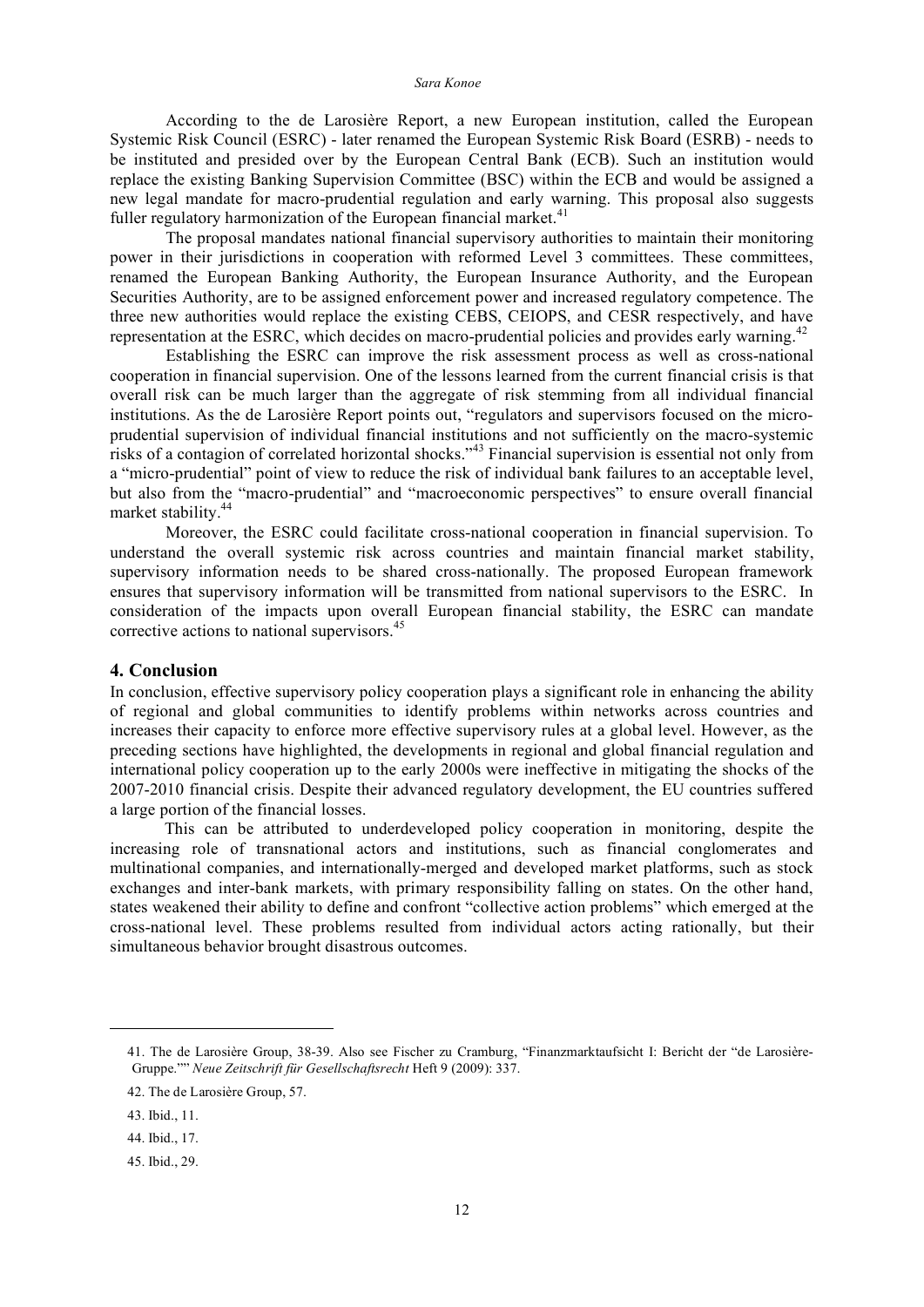Elaborating on Hedly Bull's concept of "new medievalism," which identifies the weakening of the features of territorial sovereignty, Andrew Gamble argues:<sup>46</sup> "It focuses attention on the implications of the evident weakening of states in the last twenty-five years, which have seen boundaries become blurred and the source of authority less distinct. States have been obliged to share some authority with other actors, and their ability to command the exclusive loyalty of their citizens in some areas has dimmed."

Intra-regional interdependence between financial activities beyond states has required corresponding developments in monitoring capacity at a regional level. However, regional organizations have so far not provided alternatives to complement the weakening control of states. Jaime Pastor argues that the European Union in the 1990s developed "in a context of 'globalism' and neo-liberalism that pushed all the European states to abandon the Keynesian policies of former decades and to assume the criteria established in the so-called 'Washington Consensus.'"<sup>47</sup> This led to the crisis of "social" states, weakening the role of states as shock absorbers between the needs of international markets and the social interests of citizens. <sup>48</sup> Pastor goes on to argue that there is a "large 'gap' between the homogenization of economic policies in the EU on the one hand, and the absence of harmonization in social and fiscal policies on the other, opening the way to a social and fiscal dumping in the EU," thus undermining the degree of "legitimacy" of the states and of the EU among the people affected.

Leaving aside the growing problems of social welfare rights, such as equal access, income inequality, and safety-nets, the minimum task of maintaining the market itself and of providing the basic conditions for vigorous market competition has become a serious challenge in the EU. Despite the policy need for it to take a role in improving the market infrastructure, the EU has been provided with neither the political legitimacy nor the policy instruments needed to handle the issues at a regional level, especially when it comes to the use of each of its member countries' taxpayers' money.

In particular, the fiscal burdens necessary to support some basic trust in financial market stability in the euro area have been controversial issues among European citizens. The on-going dealing with the impact of the financial crisis on Greece has highlighted the gap between the political willingness among the major EU powers to respond to the fiscal crisis in Greece and their ability to provide emergency funds at a European level. The recent referendum in Iceland on refusing repayments to depositors in the U.K. and the Netherlands stresses the question of the location of the authorities who are in charge of the issues of financial stability endangered by cross-national financial institutions. Although financial stability has become a regional and global concern, the legal frameworks have not been developed to define the rules for burden-sharing, nor for implementing them.

Although all regional and international organizations have tackled the issues of legitimacy deficit and the lack of fiscal commitment, these issues have become even more prominent in Europe due to the deep regional integration within the EU economy and financial markets. Not only rules and standards to regulate markets, but also institutional frameworks for identifying problems and monitoring emerging risks resulting from interdependence need to be developed in a consensusbuilding process towards collective responsibility for financial market stability. This must be done without bringing about too many moral hazard risks.

*Sara Konoe Max Weber Fellow, 2009-2010*

48. Ibid., 24.

<sup>46.</sup> Andrew Gamble, "Regional Blocs, World Order and the New Medievalism," in *European Union and New Regionalism: Regional Actors and Global Governance in a Post-Hegemonic Era*, 2nd ed. Mario Telò (Hampshire: Ashgate, 2007), 31.

<sup>47.</sup> Jaime Pastor, "European Integration and the Future of the Nation State," in *Globalization and Regional Integration in Europe and Asia*, ed. Nam-Kook Kim (Surrey: Ashgate, 2009), 22.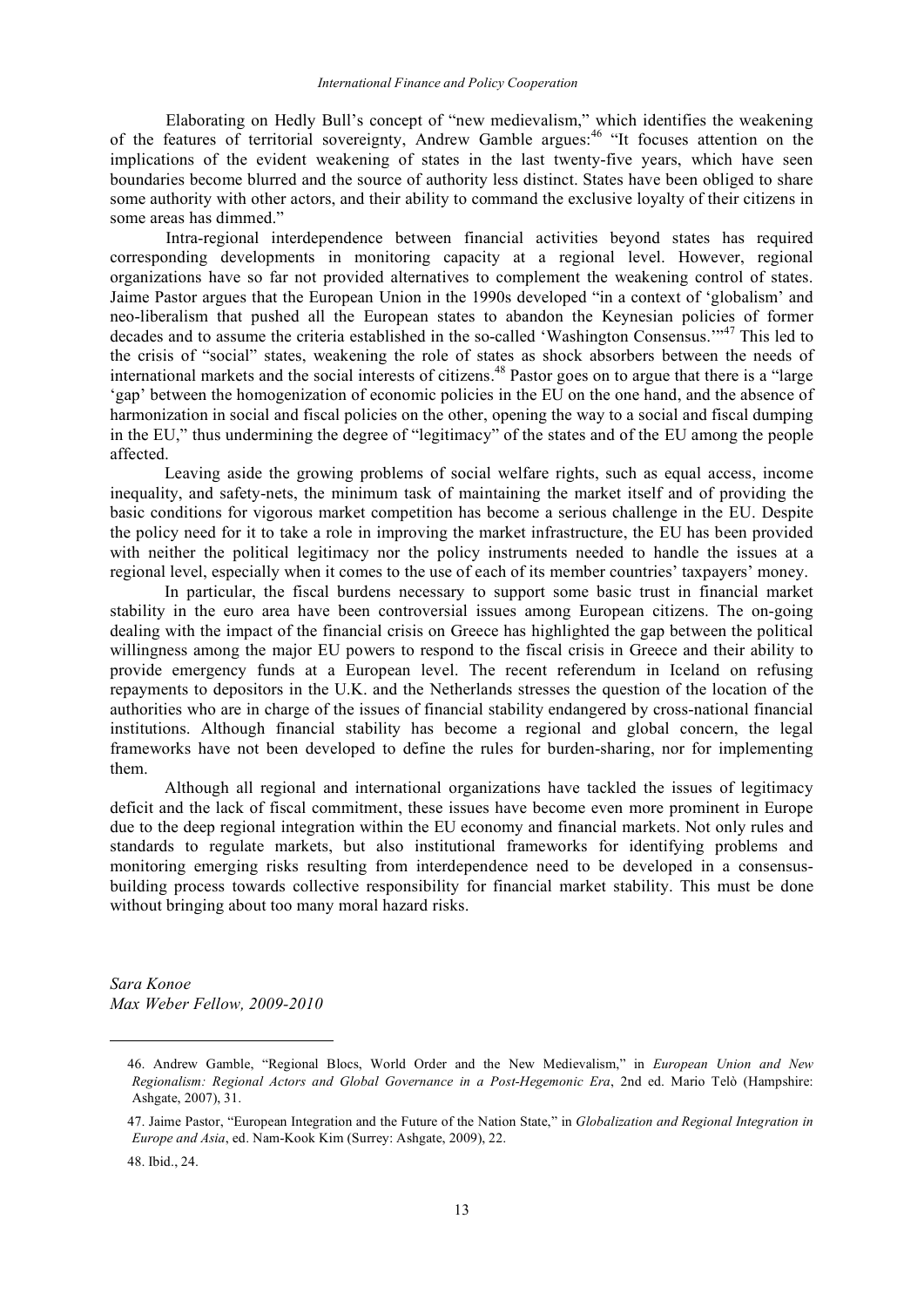# **References**

- Bank for International Settlements. "Detailed tables on provisional locational and consolidated banking statistics at end-September 2009." January 2010 [online]. Available from http://www.bis.org/statistics/provbstats.pdf#page=7 (accessed on June 30, 2010).
- Bieg, Hartmut and Gregor Krämer. "Banking Supervision in Europe: From Basel I to Basel II." In *Strategic Management - New Rules for Old Europe*, ed. Christian Scholz and Joachim Zentes, 73-82. Wiesbaden: Gabler, 2006.
- Brunnermeier, Markus, Andrew Crockett, Charles Goodhart, Avinash D. Persaud and Hyun Shin. *The Fundamental Principles of Financial Regulation (Geneva Reports on the World Economy 11)*. Geneva: International Center for Monetary and Banking Studies, 2009.
- Centre for European Policy Studies (CEPS). *Basel II Implementation: In the Midst of Turbulence (CEPS Task Force Report June 2008)*. Brussels: Centre for European Policy Studies, 2008.
- CEBS. "Guidelines on the Application of the Supervisory Review Process under Pillar 2." 25 January 2006, [online]. Available from http://www.cebs.org/getdoc/00ec6db3-bb41-467c-acb9-8e271f617675/GL03.aspx (accessed on June 30, 2010).
- CEBS. "Guidelines for Co-operation between Consolidating Supervisors and Host Supervisors." 25 January 2006, [online]. Available from http://www.cebs.org/getdoc/cb2b33ce-c043-444e-90b2-1e61a5354173/GL09.aspx (accessed on June 30, 2010).
- CEBS. "Technical Aspects of Stress Testing under the Supervisory Review Process." 14 December 2006, [online]. Available from http://www.c-ebs.org/getdoc/e68d361eeb02-4e28-baf8-0e77efe5728e/GL03stresstesting.aspx (accessed on June 30, 2010).
- Claessens, Stijn, Geoffrey R.D. Underhill, and Xiaoke Zhang. "The Political Economy of Basel II: The Costs for Poor Countries." *The World Economy* (2008): 313-44.
- Cramburg, Fischer zu. "Finanzmarktaufsicht I: Bericht der "de Larosière-Gruppe."" *Neue Zeitschrift für Gesellschaftsrecht* Heft 9.
- Eichengreen, Barry, and Yung Chul Park. "Why has there been less financial integration in Asia than in Europe?" UC Berkeley: Institute of European Studies, 2003, [online]. Available from http://www.escholarship.org/uc/item/6823v94w (accessed on June 30, 2010).
- Ferrarini, Guido, ed. *Prudential Regulation of Banks and Securities Firms: European and International Aspects*. London: Kluwer Law International, 1995.
- Financial Stability Forum. "Report of the Financial Stability Forum on Enhancing Market and Institutional Resilience." 7 April 2008, [online]. Available from http://www.fsforum.org/publications/r\_0804.pdf (accessed on June 30, 2010).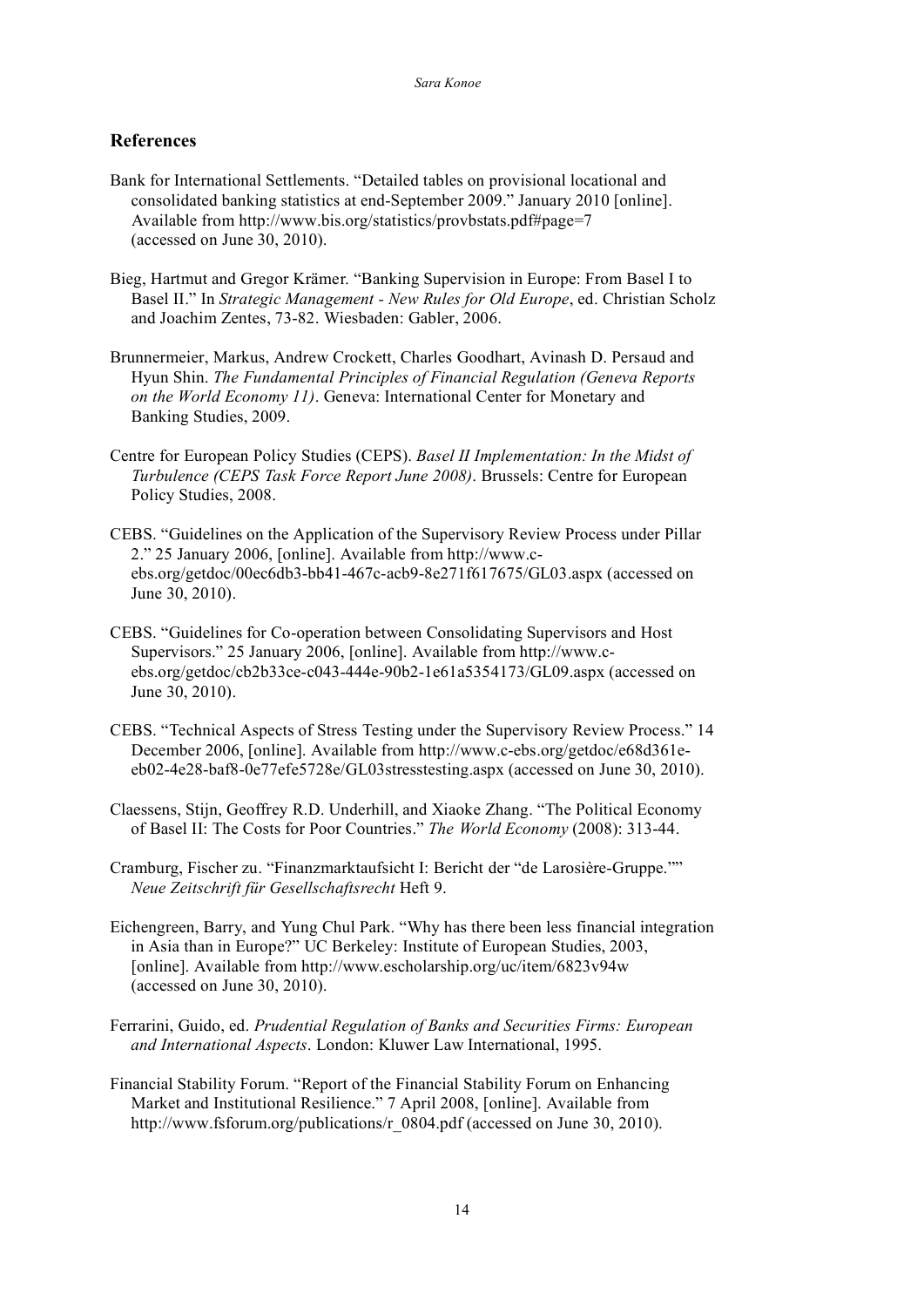- Franke, Günter and Jan Pieter Krahnen. "The Future of Securitization." *Center for Financial Studies (CFS) Working Paper* 2008/ 31 [online]. Available from http://www.ifk-cfs.de/fileadmin/downloads/publications/wp/08\_31.pdf (accessed on June 30, 2010)
- Gamble, Andrew. "Regional Blocs, World Order and the New Medievalism." In *European Union and New Regionalism: Regional Actors and Global Governance in a Post-Hegemonic Era*, ed. Mario Telò, 21-36. Hampshire: Ashgate, 2007.
- House of Commons Treasury Committee. "Banking Crisis: The impact of the failure of the Icelandic banks." 31 March 2009, [online]. Available from http://www.publications.parliament.uk/pa/cm200809/cmselect/cmtreasy/402/402.pdf (accessed on June 30, 2010).

Hugi, Robert F., Jason H.P. Kravitt, and Carol A. Hitselberger. "U.S. adoption of Basel I and the Basel II securitization framework." *North Carolina Banking Institute* 12, March 2008, [online]. Available from http://studentorgs.law.unc.edu/documents/ncbank/volume12/hugi.pdf (accessed on June 30, 2010).

- International Monetary Fund. "Global Financial Stability Report: Navigating the Financial Challenges Ahead." *World Economic and Financial Surveys*, October 2009: [online]. Available from http://www.imf.org/external/pubs/ft/gfsr/2009/02/pdf/text.pdf (accessed on June 30, 2010).
- Nicolo, Gianni De, and Myron L. Kwast. "Systemic Risk and Financial Consolidation: Are they related?" *Journal of Banking & Finance* 26, no. 5 (2002): 861-80.
- Pastor, Jaime. "European Integration and the Future of the Nation State." In *Globalization and Regional Integration in Europe and Asia*, ed. Nam-Kook Kim, 21-40. Surrey: Ashgate, 2009.
- Schüler, Martin. "The Threat of Systemic Risk in Banking Evidence for Europe." *Discussion Paper* No. 02-21, March 2002, Zentrum für Europäische Wirtschaftsforschung, [online]. Available from http://econstor.eu/bitstream/10419/24785/1/dp0221.pdf (accessed on June 30, 2010).
- The de Larosière Group. "The High-Level Group on Financial Supervision in the EU." 25 February 2009, [online]. Available from http://ec.europa.eu/internal\_market/finances/docs/de\_larosiere\_report\_en.pdf (accessed on June 30, 2010).